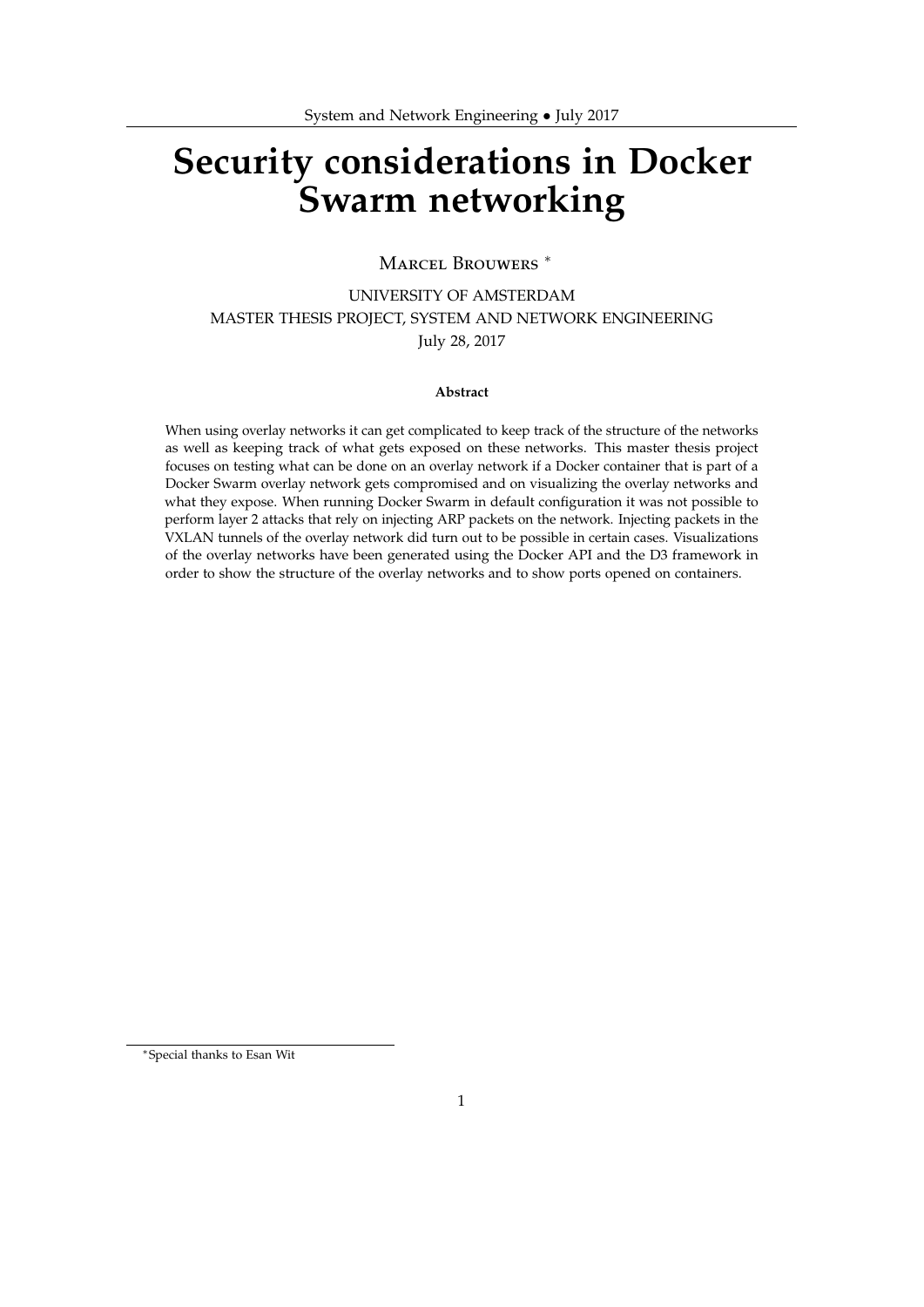# **Contents**

| 1 | Introduction<br>1.1 | 3<br>3         |
|---|---------------------|----------------|
|   | 1.2                 | 3              |
| 2 | <b>Related Work</b> | 5              |
| 3 | <b>Theory</b>       | 6              |
|   | 3.1                 | 6              |
|   | 3.2                 | 6              |
|   | 3.3                 | $\overline{7}$ |
| 4 | Methodology         | 8              |
|   | 4.1                 | 8              |
|   | 4.2                 | 8              |
|   | 4.2.1               | 8              |
|   | 4.2.2               | 8              |
|   | 4.2.3               | 8              |
|   | 4.2.4               | 9              |
|   | 4.2.5               | 9              |
|   | 4.2.6               | 9              |
| 5 | <b>Results</b>      | 10             |
|   | 5.1                 | 10             |
|   | 5.2                 | 10             |
|   | 5.3                 | 10             |
|   | 5.4                 | 11             |
|   | 5.5                 | 11             |
|   | 5.6                 | 11             |
|   | 5.7                 | 15             |
| 6 | Discussion          | 16             |
| 7 | Conclusions         | 17             |
| 8 | <b>Future Work</b>  | 17             |
|   |                     |                |
|   | A Appendix A        | 20             |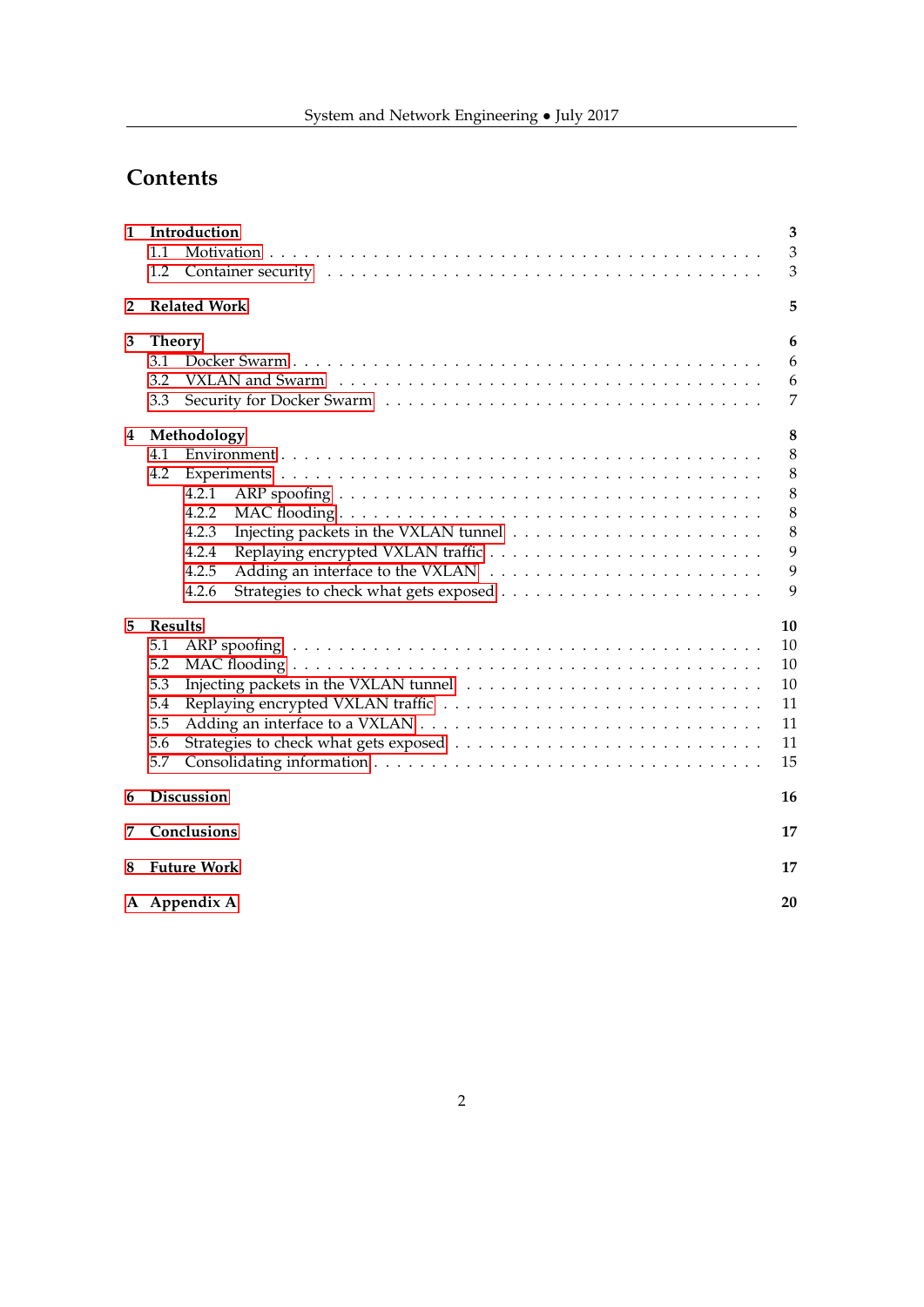# <span id="page-2-0"></span>**1 Introduction**

With a large number of virtual hosts in a network it can get complicated to keep track of what these hosts expose on the internal network and to external networks. With the trend of containers to run services, the number of hosts might grow even further and keeping track of what is exposed becomes more challenging. A popular solution for using containers comes from the Docker project. Docker enables automated deployment of software within containers. The Docker project introduced Docker Swarm which allows for central deployment of containers on multiple nodes. Docker Swarm has a feature for VXLAN [\[1\]](#page-17-0) based overlay networks between containers. With this feature containers can easily be added to the same virtual layer 2 domain. Now not only the existing network has to be taken into account in order to keep track of what gets exposed but overlay networks become part of the challenge. This master thesis project looks into the security of Docker Swarm overlay networks and visualizing the security boundaries in the overlay network. A security boundary is a boundary within or at the edges of a system or network under a single administrative control. For example, network segments or firewalls.

The research question is defined as follows:

**What gets exposed when using Docker Swarm overlay networks and is there a way to visualize what gets exposed?**

In order to answer the main research question, the following sub-questions are defined:

- 1. Which security measures are there for Docker Swarm overlay networks and what can be done on the overlay network if a container or host gets compromised?
- 2. Which strategies are there to find out what gets exposed by containers and hosts in (overlay) networks and how effective are they?
- 3. Is it feasible to consolidate all the information about exposure and visualize it in a comprehensible way?

### <span id="page-2-1"></span>**1.1 Motivation**

As mentioned previously, keeping track of security boundaries can get complicated with the introduction of overlay networks. When administering the network of an organization it can be challenging to keep track of security boundaries on the network and with the addition of virtual networks the challenge grows. Since being able to identify security boundaries in a network is of importance to ensure adequate security, solutions have to be looked at.

### <span id="page-2-2"></span>**1.2 Container security**

There is plenty of discussion on security for container solutions. Some argue that container solutions should not be used for running untrusted applications since the same kernel is shared between the containers and that containers should only be used for dependency untangling and simpler deployments [\[2\]](#page-17-1)[\[3\]](#page-17-2). The Docker project states the following about container security: "Docker containers are, by default, quite secure; especially if you take care of running your processes inside the containers as non-privileged users" [\[4\]](#page-17-3). Since container security is a discussion on its own the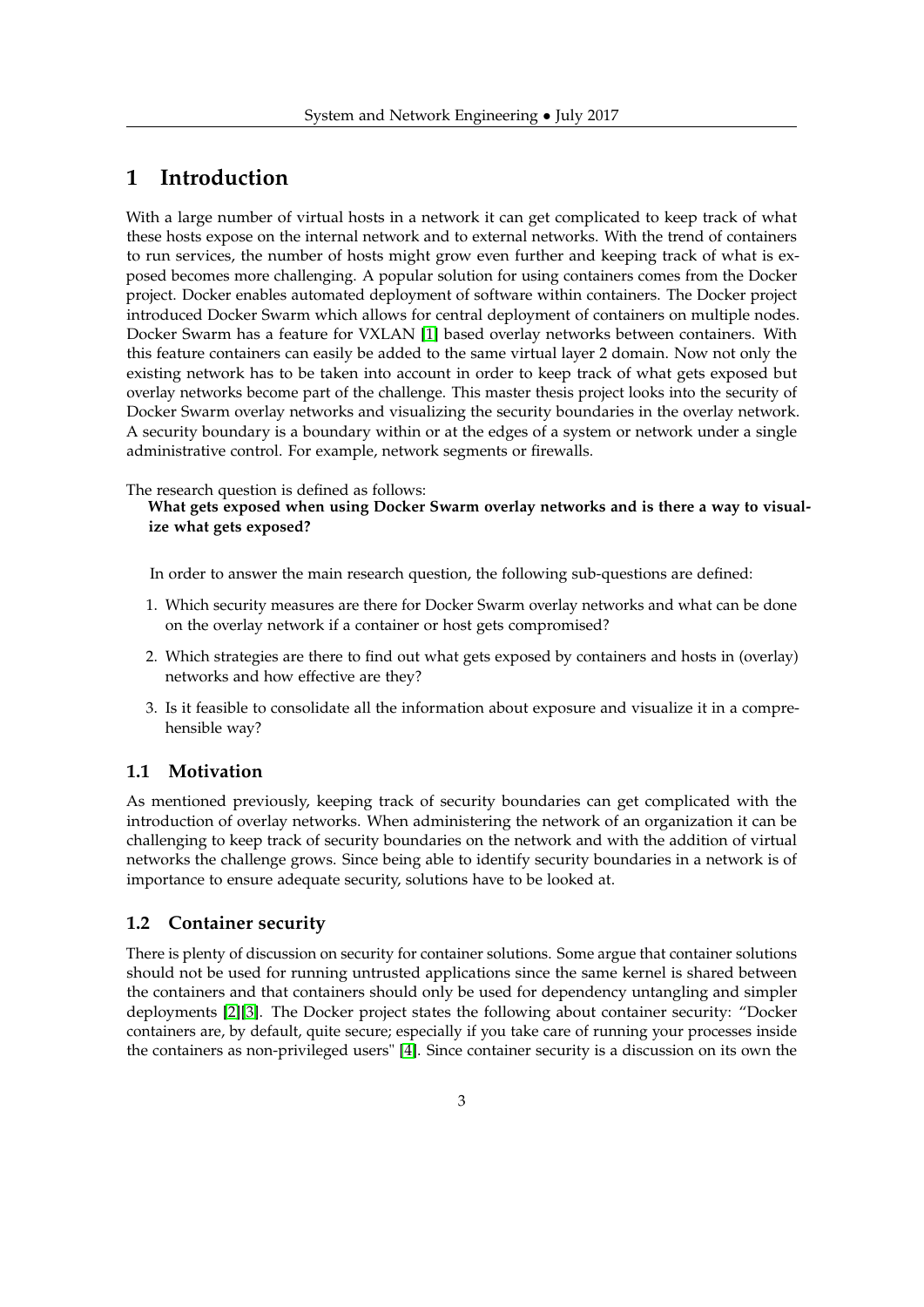focus in this research will be limited to the Docker Swarm overlay networks and visualizing the networks and security boundaries.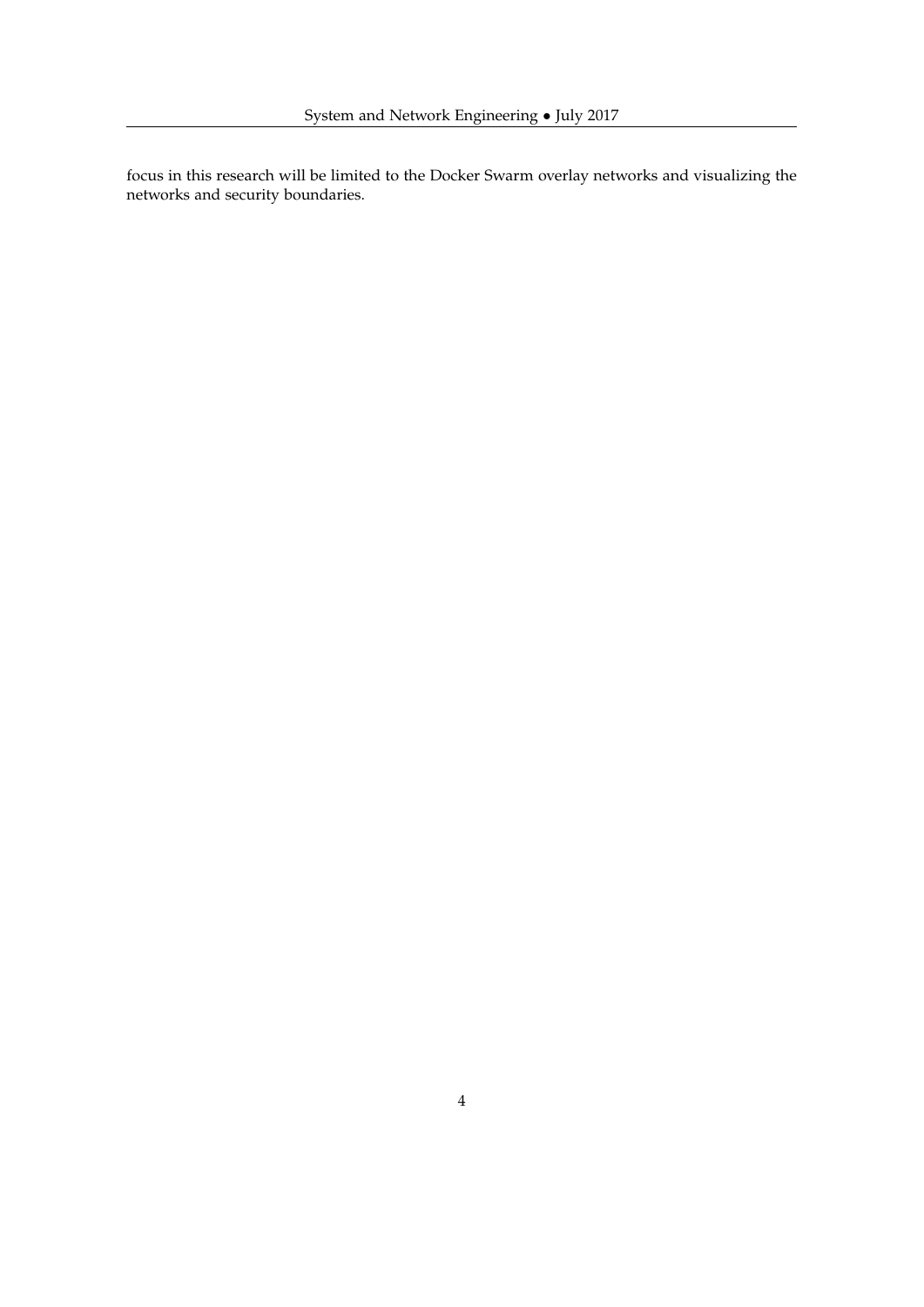# <span id="page-4-0"></span>**2 Related Work**

In the work performed by Peneda [\[5\]](#page-17-4) the feasibility of layer 2 attacks on a VXLAN overlay network was investigated. In the research the VXLAN implementation of the Linux kernel was tested. It was concluded that ARP attacks are possible in the VXLAN overlay networks tested in the research. An attack with nested VXLAN packets was also tested but was not successful.

Research into Docker overlay networks was performed by Hermans and de Niet [\[6\]](#page-17-5). In this research the performance of different Docker overlay network solutions was tested. The conclusion was that overlay solutions performed similarly to non-overlay solutions in the area of latency and jitter. With regard to throughput irregular results were found. Other research in the performance of Docker overlay networks was performed by Zismer [\[7\]](#page-17-6). This research was also aimed at the performance of different Docker overlay network solutions and it was concluded that the performance is heavily dependent on the CPU performance of the machine. In both researches the Docker Swarm overlay network solution was not tested.

With regard to the security of overlay networks a document by NIST [\[8\]](#page-17-7) about secure virtual network configuration was published. One of the recommendations is to isolate the traffic from VXLAN networks on the physical network using VLAN-like techniques. It is also recommended that overlay virtual network deployments use centralized or federated SDN controllers. The Docker documentation [\[9\]](#page-17-8)[\[10\]](#page-17-9) states that the nodes exchange information about the overlay networks using a gossip protocol, the Raft Consensus protocol. Other sources [\[11\]](#page-17-10) point out that for exchanging container MAC addresses between hosts a gossip protocol named Serf is being used. When looking at the source code [\[12\]](#page-17-11) of the overlay driver from Libnetwork used by Docker we can clearly see references to the use of Serf. The documentation [\[9\]](#page-17-8)[\[10\]](#page-17-9) also shows that the swarm nodes use encryption keys from the manager nodes to encrypt the gossip communication and data store such that containers outside of the swarm cannot attach to the overlay network.

As for visualization tools for Docker Swarm there is a project available on Github [\[13\]](#page-17-12) "Docker Swarm Visualizer" which is able to show the user on which hosts containers are running. The tool does not give any insight in the overlay networks. Another tool available with regarding visualization of Docker Swarm solutions is "Dvizz - A Docker Swarm Visualizer" [\[14\]](#page-17-13). This tool shows a force-directed graph of one of the hosts in the Swarm from a service point of view. The graph shows which tasks resulting from a service are running on a host. Both tools do not show any information concerning the overlay networks within the Swarm.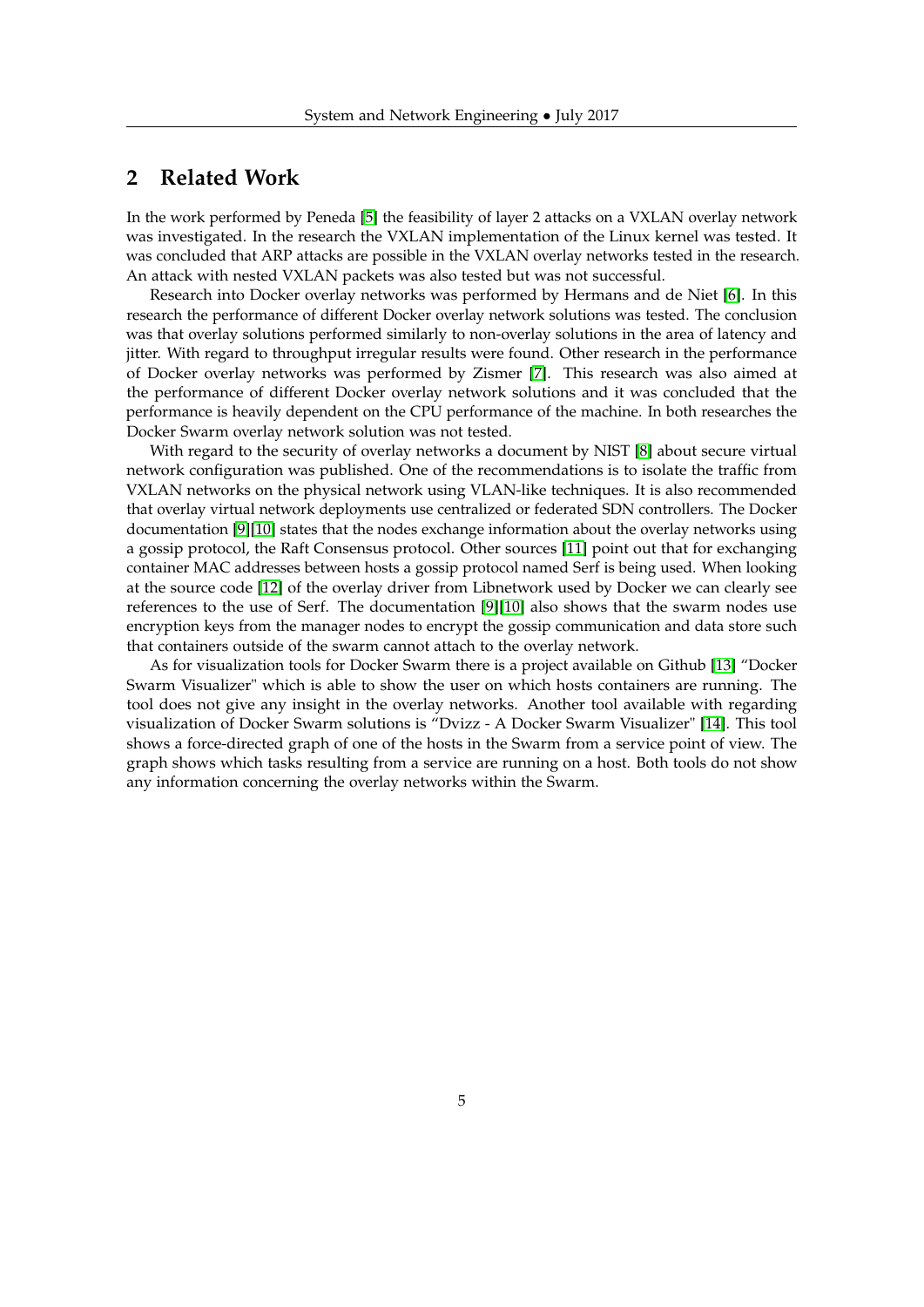# <span id="page-5-0"></span>**3 Theory**

### <span id="page-5-1"></span>**3.1 Docker Swarm**

Docker Swarm is a mode of Docker that makes it easier to manage a cluster of Docker engines. A cluster of Docker Engines, managed using swarm mode, is called 'Swarm'. On the Swarm services can be run and the Swarm will divide the containers running as part of the service over the Docker Engines that take part in the Swarm. To make the networking between containers of a service simpler, a network solution was introduced as part of the Swarm mode. The network solution is a VXLAN based overlay layer 2 domain between the containers such that the containers of a service are part of the same virtual layer 2 network even if the Docker Engines running the containers do not share a layer 2 network.

#### <span id="page-5-2"></span>**3.2 VXLAN and Swarm**

The Docker Swarm overlay functionality is an implementation of the VXLAN standard [\[1\]](#page-17-0). With VXLAN, tunnels between hosts can be created to send packets. VXLAN is a layer 2 tunneling protocol on top of layer 3. Layer 2 packets get wrapped inside a layer 3 packet. This creates the effect that two interfaces on remote machines can be part of the same layer 2 network which can be useful in some scenarios where applications are required to be in the same layer 2 network. On devices that are in the network so called "VTEP" (VXLAN Tunnel End Point) devices are present. These are virtual devices which are endpoints of the VXLAN tunnel. Each VXLAN frame contains a VNI which is an identifier for the VXLAN. This VNI in combination with the correct port number is also the way to determine if a packet belongs to a certain VTEP. The default port used for VXLAN traffic is UDP port 4789 which is assigned [\[15\]](#page-17-14) by IANA for the use of VXLAN.



**Figure 1:** *VXLAN tunnel between two of the hosts in the swarm*

On a Docker host the VTEP is connected to a bridge which resides in a virtual network namespace. A network namespace is in essence another copy of the network stack with its own devices, firewall rules, arp table etc.. Each container has its own network namespace on the host. The network interface that is available inside the container is connected to the bridge using a VETH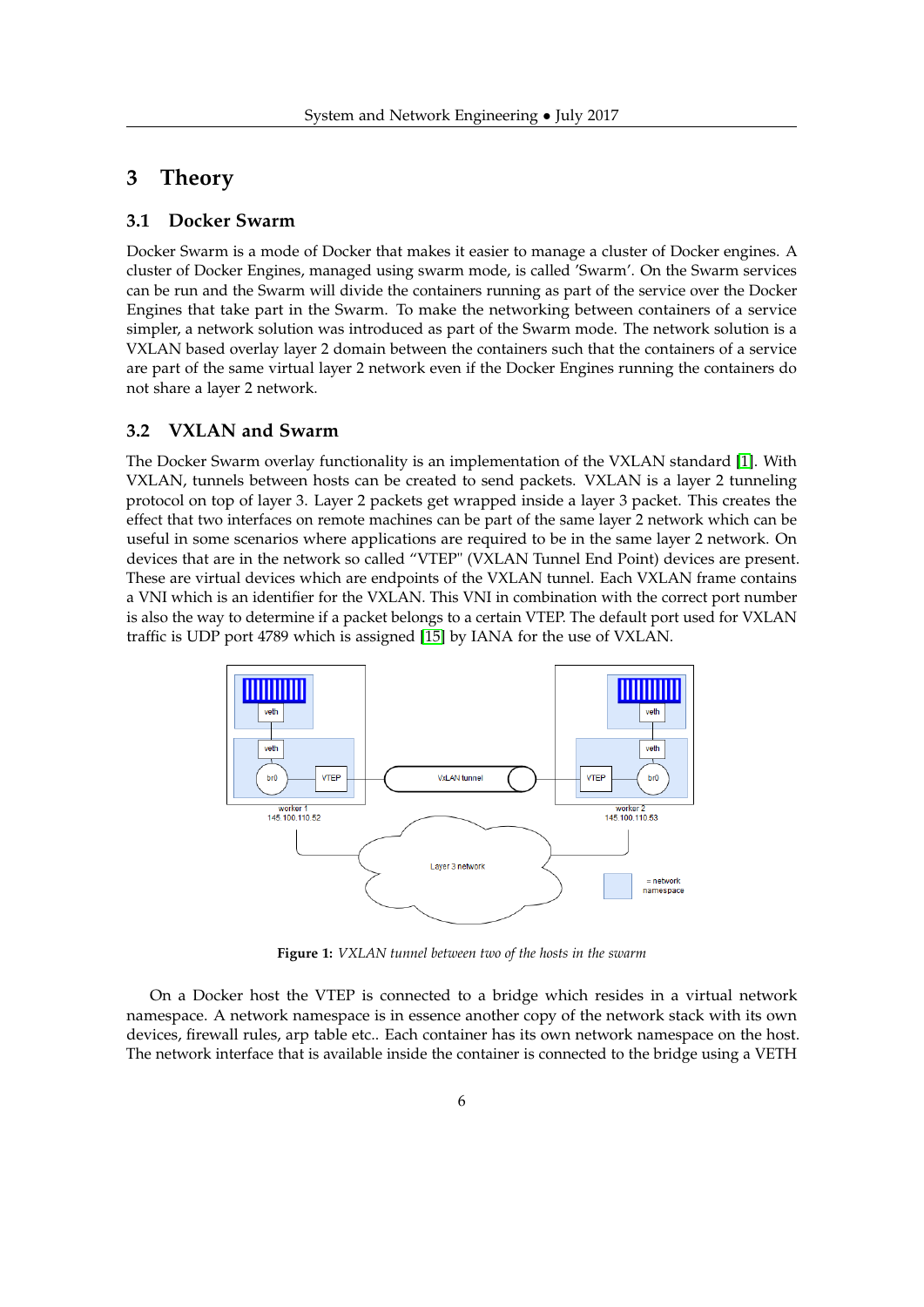pair of which one interface of the pair resides in the namespace of the container and the other interface resides in the namespace for the VTEP which is connected to the bridge. With VXLAN as specified in RFC 7348 [\[1\]](#page-17-0) the MAC to VTEP's IP address mapping is achieved using source-address learning. The VTEPs are joined to the same IP multicast group and the multicast address is used for sending unknown destination traffic and broadcast layer 2 frames. For Docker Swarm overlay networks this process was found to be different. This is elaborated on in the discussion section of this paper.

### <span id="page-6-0"></span>**3.3 Security for Docker Swarm**

By default when creating a Swarm overlay network the network traffic does not get encrypted. There is, however, the option to encrypt the traffic when the "–opt encrypted" flag gets specified when creating the overlay network [\[16\]](#page-18-0). The traffic between the nodes is then encrypted using IPsec tunnels with keys that are rotated every 12 hours. For updating the forwarding database Docker Swarm uses a gossip based protocol named Serf [\[17\]](#page-18-1).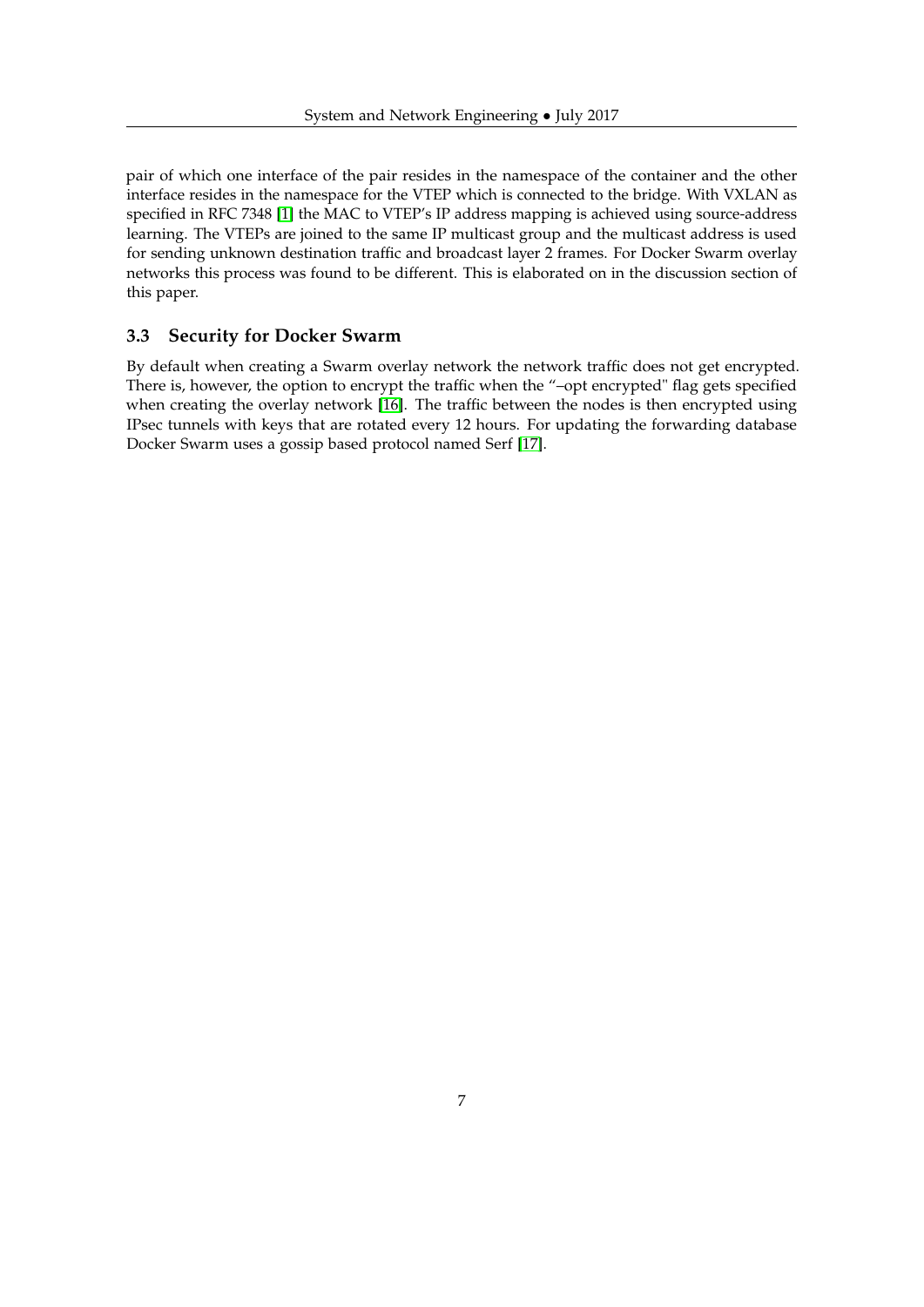# <span id="page-7-0"></span>**4 Methodology**

#### <span id="page-7-1"></span>**4.1 Environment**

For the experimental environment 5 Ubuntu 16.04 virtual machines were set up in a virtual environment using Xen [\[18\]](#page-18-2). All virtual machines were connected to the same virtual network bridge on the machine running the Xen hypervisor. Then Docker (version 17.03.1-ce) was set up on the virtual machines. There was no need to install Swarmkit separately since all the Swarm functionality came bundled in this version of Docker. Two of the virtual machines were made Docker Swarm manager nodes and three of the virtual machines were made Docker Swarm worker nodes. Subsequently the Swarm overlay networks were created from the manager nodes. Services were created on the Swarm, based on Ubuntu 16.04 images and Busybox images, and were added to the overlay networks at the time of creation.

#### <span id="page-7-2"></span>**4.2 Experiments**

In order to find out what is possible on the overlay network once a container is compromised it is good to test which well known layer 2 attacks work on a VXLAN based Docker Swarm overlay network.

#### <span id="page-7-3"></span>**4.2.1 ARP spoofing**

A well-known attack for classic layer 2 networks is ARP spoofing [\[19\]](#page-18-3). In this attack one of the containers will attempt to send out ARP packets on the network stating its MAC address belongs to a certain IP address. The hypothesis is that packets destined for the IP address will end up at another node, for example the node performing the attack. In this way a host can perform a man in the middle attack on a traditional layer 2 network (without additional security measures). The experiment can be performed using the Ettercap [\[20\]](#page-18-4) tool which is a tool designed for man in the middle attacks based on ARP spoofing.

#### <span id="page-7-4"></span>**4.2.2 MAC flooding**

MAC flooding is based on flooding a network with MAC addresses causing a switch to start acting like a hub because of an overflow of the CAM table. The CAM table is used by the switch to keep track of which MAC addresses are located at which ports. Overflowing the CAM table causes some switches to start acting like a hub forwarding all traffic to all ports and thus enabling to eavesdrop all traffic from a connection on one of the interfaces. The purpose of this attack on the VXLAN would be to test if there would be similar behaviour to this on the Swarm Overlay network. The experiment can be performed using the tool "Macof" from the Dsniff tools [\[21\]](#page-18-5). The ARP tables and forward databases for the different interfaces on the hosts can then be monitored for any change. Additionally it can be checked which traffic arrives at the network interface in the container to check if similar behaviour to flooding a layer 2 switch can be observed.

#### <span id="page-7-5"></span>**4.2.3 Injecting packets in the VXLAN tunnel**

During the research the question was raised if it is possible to inject packets inside a VXLAN tunnel between two containers from a node that had no part in the overlay network. With overlay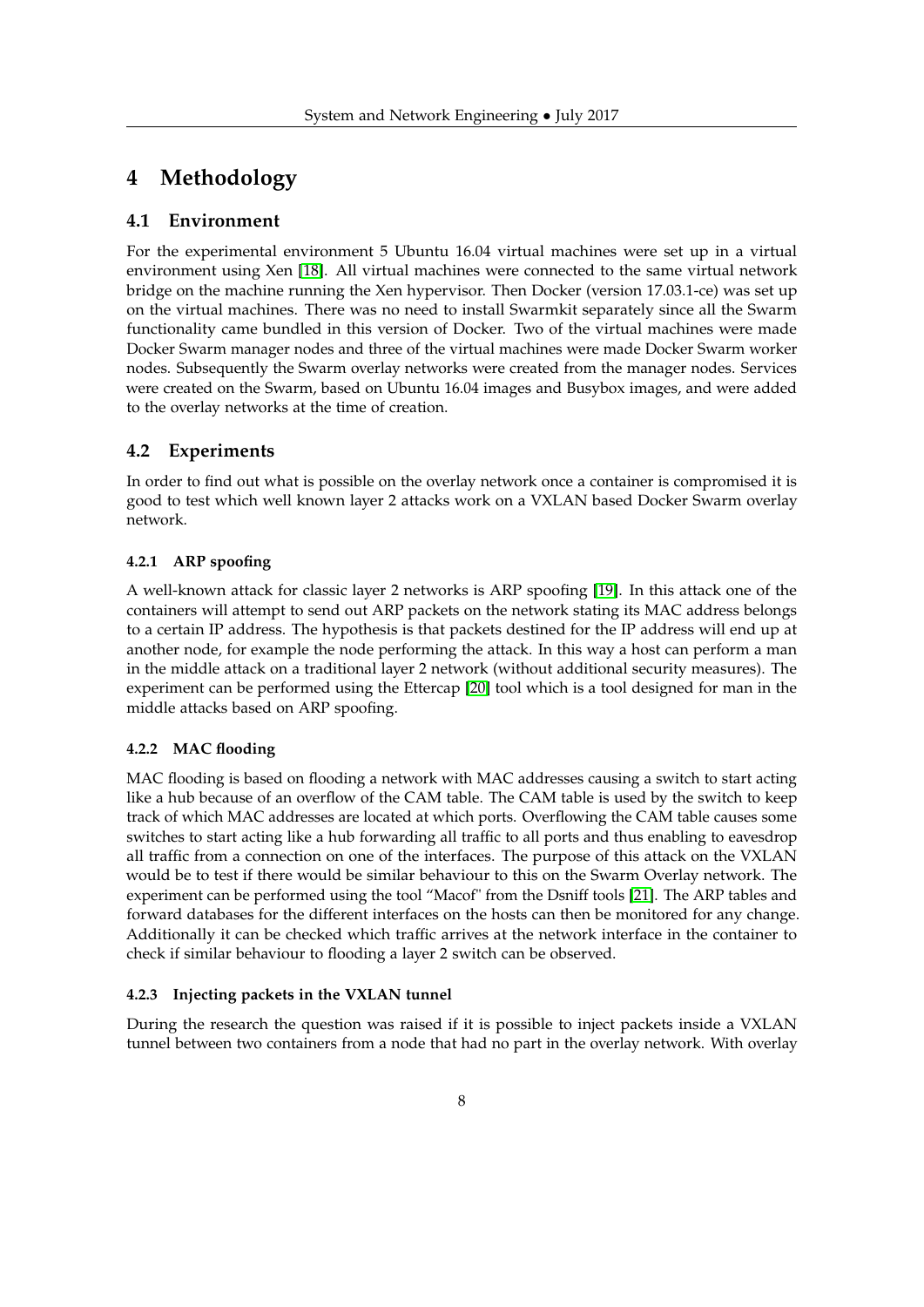networks issues could arise if packets can be injected from a different layer 3 network into the layer 2 tunnel. This concern is also raised by the writers of RFC 7348 in the security considerations section [\[1\]](#page-17-0). In order to test this it would be easiest to capture a packet on one of the nodes the VXLAN tunnel passes and replay the packet from another node. Then alter the packet and change the source address to a node that does not take part in the overlay network and check if that works.

#### <span id="page-8-0"></span>**4.2.4 Replaying encrypted VXLAN traffic**

Since Docker Swarm has a feature for encrypting the traffic on the overlay networks the question arose what would be possible with this encrypted traffic. A simple thing to test would be a replay of data to test if there is any replay protection. According to the Docker documentation [\[9\]](#page-17-8) IPSEC tunnels are used when the overlay network is created as an encrypted overlay network. For encryption of the IPSEC tunnel the AES algorithm in GCM mode is used and the key is rotated every 12 hours [\[9\]](#page-17-8).

#### <span id="page-8-1"></span>**4.2.5 Adding an interface to the VXLAN**

As one of the experiments it is interesting to see if it is possible to add an interface to the VXLAN overlay network. Most interesting would be if an interface could be added to the network on a node that has no containers that are in the VXLAN overlay network. Also for hosts that have containers on the network it would be interesting to see if an interface of the host could be added to the VXLAN overlay network.

#### <span id="page-8-2"></span>**4.2.6 Strategies to check what gets exposed**

With a traditional Docker set-up the user specifies which ports on the host machine get exposed to the Docker container. In this situation the user is aware that only the ports specified get exposed to the network. In the case of Docker Swarm overlay networks this is different. On a Docker Swarm overlay network every port of the container gets exposed to the overlay networks unless additional firewall rules are set inside the container.

For security purposes it is good to know on which containers services are running that expose ports. In a non-swarm setup the exposed ports can be requested using the Docker API. In the case of Docker Swarm this can also be done for the ports that get published to the outside of the swarm. However, inside the overlay network it is unknown what ports are open on the overlay network. Although the overlay network is normally not directly accessible, the network will still be accessible for an attacker if one of the containers gets compromised.

In general there would be two ways of finding what is exposed on an overlay network. The first method would be to perform a portscan from one of the containers inside the overlay network. One could think of having a tool like the Nmap[\[22\]](#page-18-6) scanner running on one of the containers in the overlay network and scanning the containers connected to the overlay network.

The other method would be to have each container report the state of ports that services are listening on to a central datastore. The implication of this would be to have a script running on each container actively reporting the status of ports. Perhaps it would also be possible to have the script running on the host machine to avoid having to run scripts in every docker container. The downside of this approach would be that the state of the firewall in the virtual network namespaces would be unknown. The collection of the data, however, could be faster than using portscans.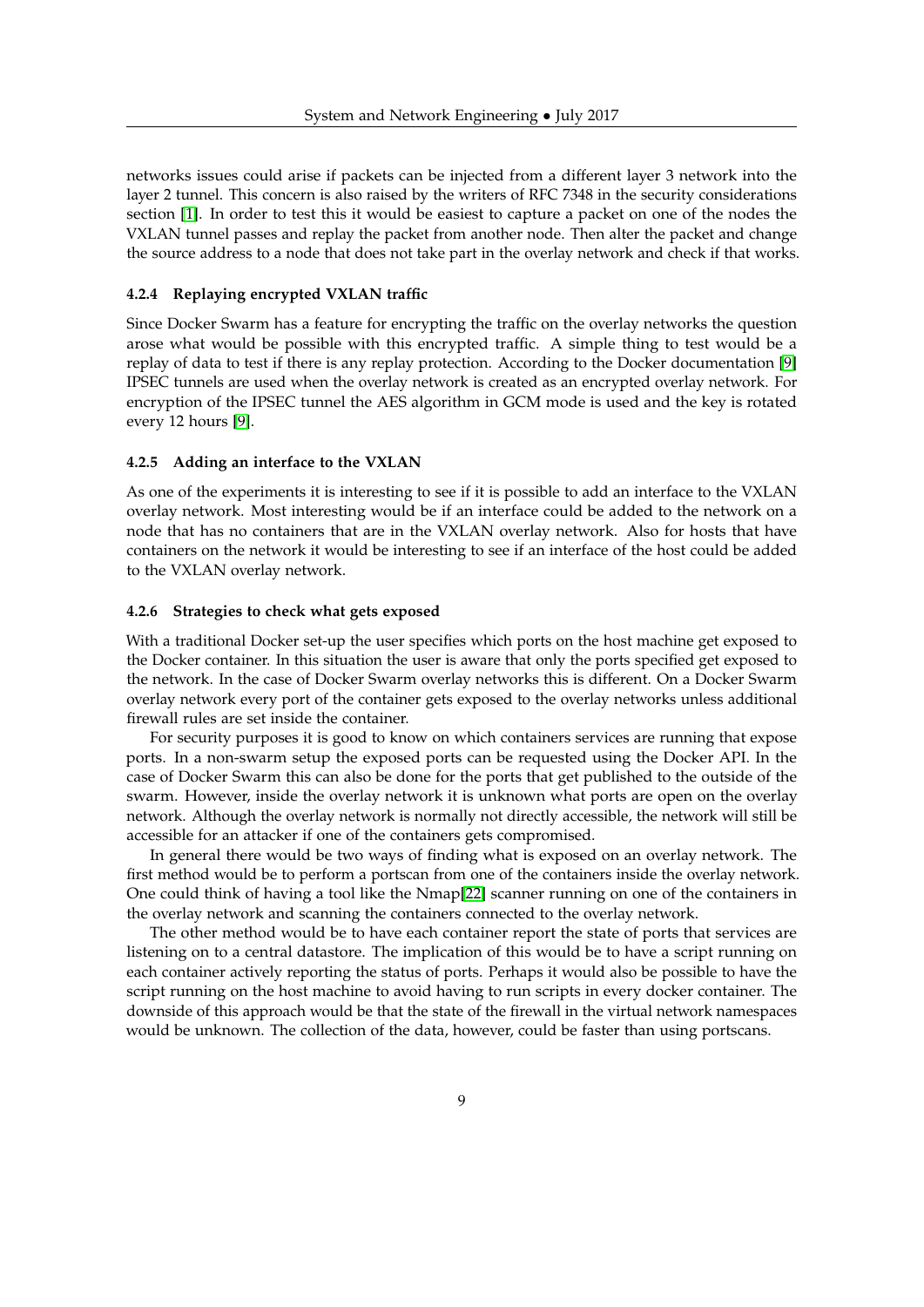# <span id="page-9-0"></span>**5 Results**

### <span id="page-9-1"></span>**5.1 ARP spoofing**

The ARP spoofing attack was initially attempted with the Ettercap tool. This tool, however, was unable to run inside the Docker Swarm containers due to restrictions in capabilities within the containers (for Docker Swarm containers there are currently no possibilities to extend these restrictions in capabilities [\[23\]](#page-18-7)). This resulted in performing the attack using the tool Arpspoof from the Dsniff tools [\[21\]](#page-18-5). This tool seemed to run fine despite the restrictions. The ARP caches on the container of which the ARP cache should show changes was monitored but no change in the ARP table could be observed. In order to find out why this resulted in no change of the ARP table a packet capture was done on the bridge interface to which all the hosts are connected. This packet capture showed that the ARP messages that would have been wrapped inside VXLAN packets did not leave the host on which the attacking container was running. In order to verify these results are not caused by the lack of privileges inside the container an overlay network was created with the "attachable" option set. In this way the network could be attached to a container running in privileged mode and the experiment could be re-run. The result were the same. The ARP packets did not leave the host. The most likely reason for this is elaborated on in the discussion section of this document.

### <span id="page-9-2"></span>**5.2 MAC flooding**

The MAC flooding was performed from within a Docker container connected to an overlay network. The tool used for generating the packets was the "Macof" tool from the Dsniff toolset. The experiment was performed from a non-privileged container and from a privileged container connected to the overlay network. Forward databases on the VTEPs were checked during the experiment as well as the traffic received within the container on the VXLAN. No change of behaviour, like flooding all traffic to all interfaces, could be observed.

### <span id="page-9-3"></span>**5.3 Injecting packets in the VXLAN tunnel**

In this experiment ICMP packets were sent from one container to another container over the Swarm VXLAN tunnel. The (encapsulated) traffic was captured on a network interface of a host running the Docker engine. This capture was then replayed from a virtual machine that is not participating in the Swarm nor running the Docker engine. While replaying the traffic Tcpdump was running on the two containers. It could be observed that the ICMP request was received by one of the containers and a reply on this ICMP request was sent to the other container over the VXLAN tunnel.

Then the packet capture was adapted in such a way that the source IP address of the VXLAN packet was the address of a host in the swarm that was not hosting one of the containers. This adapted packet capture was then replayed and the same results could be observed. The result being that the ICMP request arrived at one of the containers and consequently an ICMP reply was received at the other container as a reply to the ICMP request.

Lastly the source IP of the VXLAN packet was adapted again in such a way that the source IP address belonged to a virtual machine not participating in the swarm nor running the Docker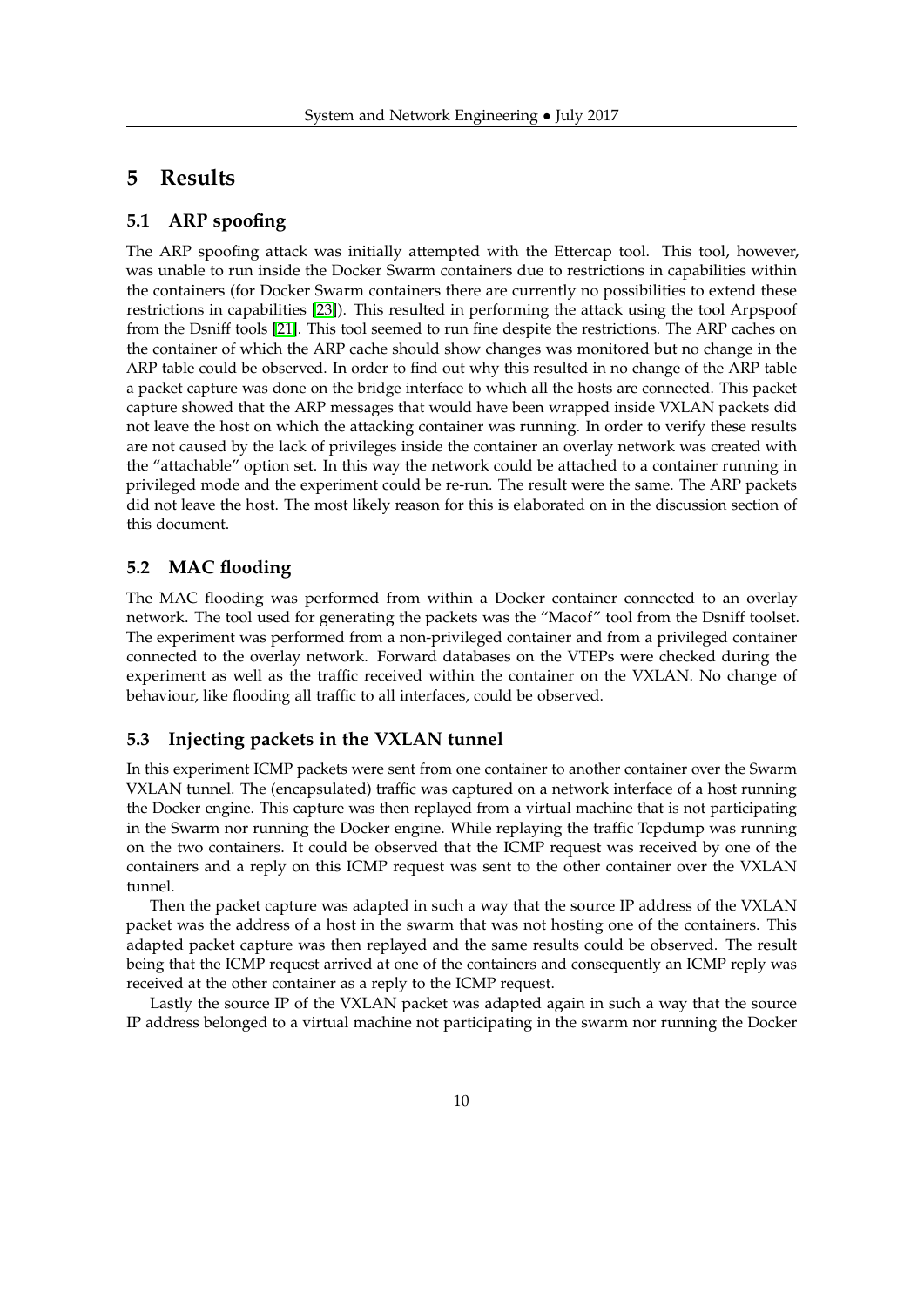engine. When sending this packet the ICMP request did not arrive at the containers. This seems to indicate that the VTEP interfaces are not accepting traffic from any source.

### <span id="page-10-0"></span>**5.4 Replaying encrypted VXLAN traffic**

A Docker Swarm encrypted overlay network was created by specifying "–opt encrypted" when creating the overlay network. A service was added to the overlay network with two containers on different hosts. An ICMP ping was started in one of the containers to the other container. The traffic was captured using Tcpdump on the interface of the host with the receiving container. In the receiving container Tcpdump was also started to show the ICMP packets arriving at one of the network interfaces of the container. Then the capture on the interface of the host was stopped and the packet capture was replayed from another VM which is not part of the Docker Swarm. The result of this replay was that the ICMP packets still arrived in the container. Hence the IPSEC tunnel for encrypted Docker Swarm overlay networks seems to be vulnerable to replay attacks within the 12 hours in which the key is not rotated.

#### <span id="page-10-1"></span>**5.5 Adding an interface to a VXLAN**

If the VXLAN is created with the attachable flag it is possible to add regular docker containers to the Swarm overlay network. However, it would be interesting if it is possible to create a usable interface in the default network namespace on a Docker host machine or even more so if a VTEP could be added on a remote machine that has access to the overlay network. Both of these were tried in this experiment. A VETH pair was created in the default network namespace. Then one interface of the pair was moved inside the network namespace of a container and connected to the bridge. The interface in the default network namespace was then given an IP address within the overlay network. The result was that the interface was able to communicate with the interface that is part of the overlay network on the same Docker Engine. However, it was not possible to achieve full communication with other containers on other hosts in the overlay network. The IP address of the newly added interface did show up in the ARP table of the other containers on other hosts but the entry did not contain a MAC address.

An attempt was also done adding a VTEP interface on a host that is not part of the Swarm. It is possible to specify the same port number the VTEP is listening on and the same VNI for the interface. An IP multicast group could not be specified when creating the VTEP since Swarm overlay networks do not rely on an IP multicast group for sending out packets with an unknown destination. Because there is no multicast group the newly created VTEP interface was not able to learn the MAC to IP mappings for the forward database. In addition to this, the VTEP interfaces on the other hosts in the Swarm were not able to learn about the newly created interface.

#### <span id="page-10-2"></span>**5.6 Strategies to check what gets exposed**

The first strategy tested to check what gets exposed is by plotting the networks that connect the nodes. This was done using the D3 plus framework[\[24\]](#page-18-8) with data coming from the Docker API[\[25\]](#page-18-9) running on one of the manager nodes. One of the examples of D3plus[\[26\]](#page-18-10) was used as a basis for creating a diagram showing the different VXLANs as points with containers connected to it. This can be seen in figure [2.](#page-11-0)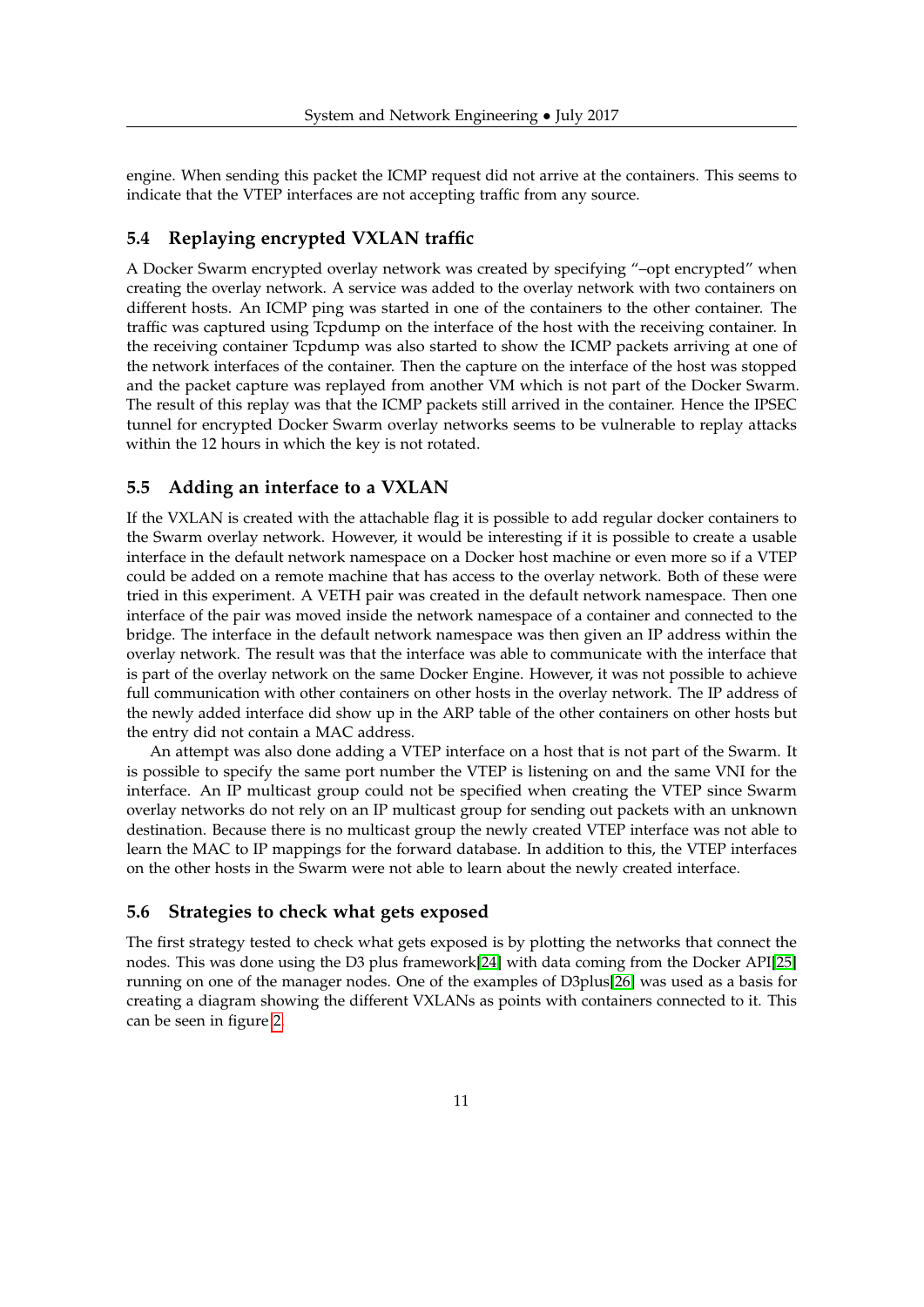<span id="page-11-0"></span>

**Figure 2:** *Plot showing the VXLANs and connected containers*

Which containers are connected in the same VXLAN can also be shown using an edge bundling diagram. This diagram connects the container IDs which share a VXLAN together. For small environments this works to see which containers are connected in the same VXLAN overlay network. However, for a large environment it can be difficult to keep the overview with such a diagram. That is why the visualization was then adapted to show the overlay networks as nodes in a circle, making the network paths simpler to see, like is shown in figure [3.](#page-12-0) The visualization in the figure is based on Mike Bostock's Edge Bundling diagram[\[27\]](#page-18-11) adapted to use information from the Docker API. The PHP script for gathering the data for this visualization is showin in listing [9](#page-27-0) of the appendix.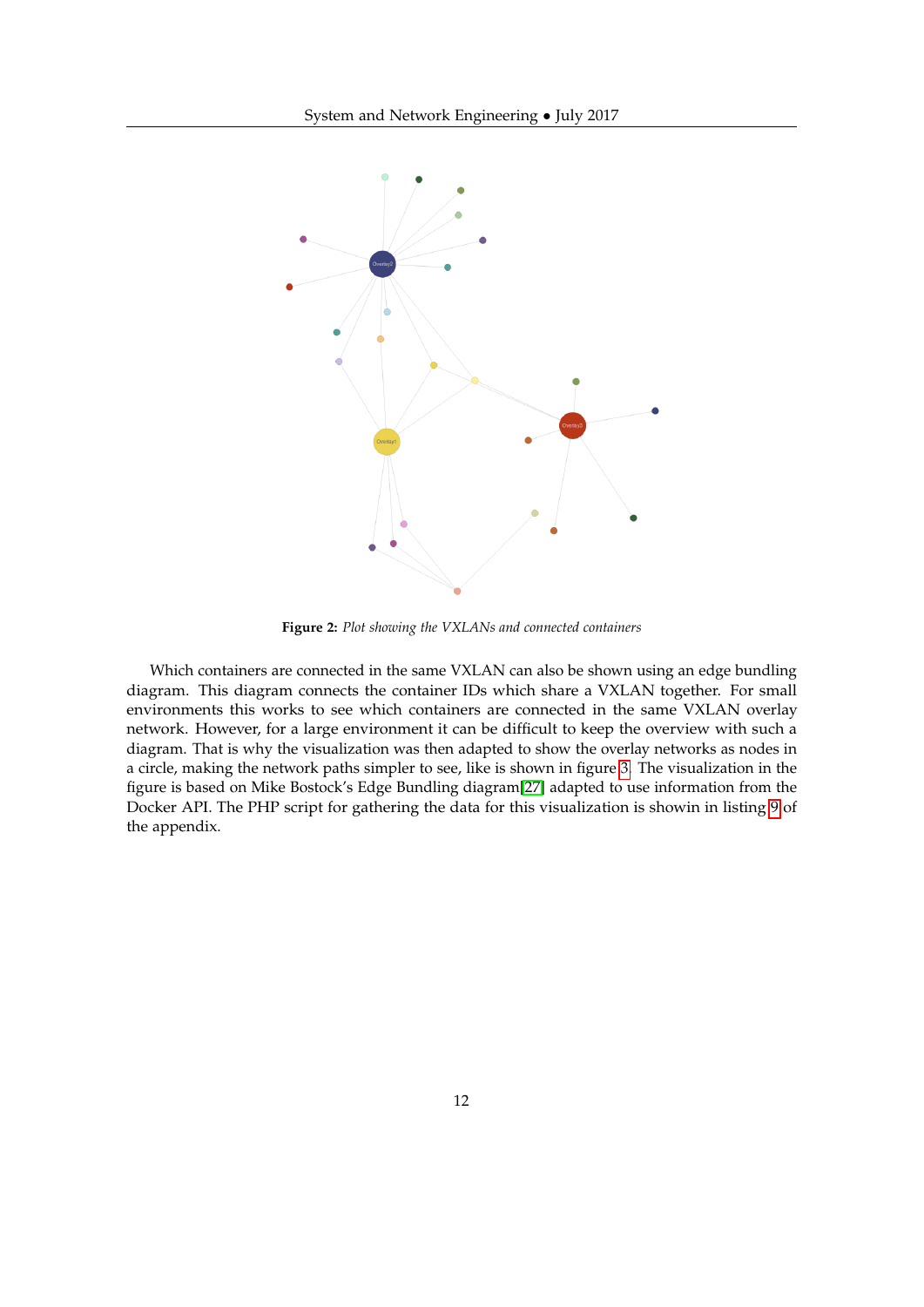<span id="page-12-0"></span>

**Figure 3:** *Plot showing the VXLANs and the containers connected to them in an Edge Bundeling diagram.*

The plots shown are useful for understanding which containers have interfaces in which overlay networks. Since a separation of layer 2 networks is a security boundary, one could say that the figure helps in understanding the security boundaries that are a result of having different overlay networks. Another strategy is looking at open ports on containers in a network. Using a scanner like Nmap on one of the containers in the overlay network, a list of open ports can be gathered. A Python script was created that starts scanning the subnets of connected interfaces and posts the results of the scan in a JSON format to a webserver. The script is shown in listing [1](#page-19-1) of the appendix. The advantage is that this would most likely give a good indication of what a possible attacker might be able to find on an overlay network. The downside is that for each overlay network a container would have to be set up to do the scanning. Additionally scanning a network may take a long time depending on the type of scan. The script is made available in a Github repository [\[28\]](#page-18-12).

Figure [4](#page-13-0) shows a visualization where the containers are visualized as nodes connected to nodes that represent the VXLANs, similar to what is shown in figure [2.](#page-11-0) The difference is that listening ports on the nodes are also represented as nodes in the network and are connected to the nodes that represent the containers. The collection of the data used in this graph is done by a Python script which runs on the host which runs the Docker Engine. The script requests the netstat output for the different network namespaces on the docker engine host and sends them to a server running PHP and MySQL. This Python script is shown in listing [2](#page-19-2) of the appendix. The PHP scripts on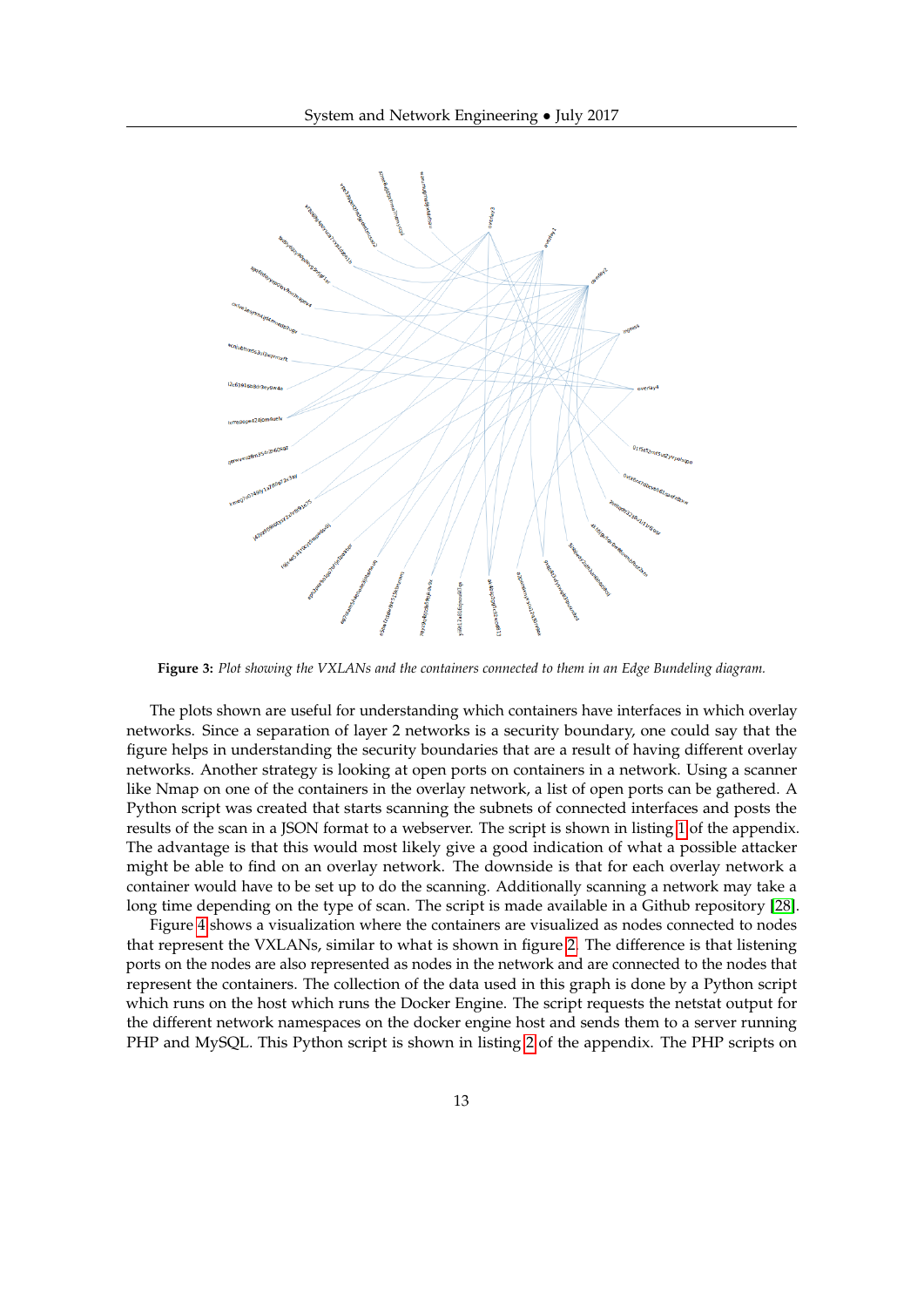the receiving end on the server are shown in listing [5](#page-22-0) and listing [6](#page-22-1) of the appendix. The result is a central database containing the listening ports for the containers in the Swarm cluster without using a port scanner like Nmap. The PHP and HTML scripts to generate the data for figure [4](#page-13-0) can be found in listing [7](#page-22-2) and listing [8](#page-24-0) of the appendix. The database structure is defined in appendix [4](#page-21-0) of the appendix.

<span id="page-13-0"></span>

**Figure 4:** *Visualization showing the containers connected to the overlay networks. Each open port is represented by a red node connected to the container.*

Finally, it might be of interest to easily view which containers are running on which node. Figure [5 on the following page](#page-14-1) shows a visualization displaying which containers run on which node. This way, when a container gets compromised and broken out of, one might be able to assess which other containers might be affected because they run on the same host. The visualization is based on Mike Bostock's Circle Packing diagram [\[29\]](#page-18-13) and the data is generated using a PHP script parsing information from the Docker API. In this case the host running the Docker Engine could be considered a security boundary. The PHP script for collecting the data for this visualization is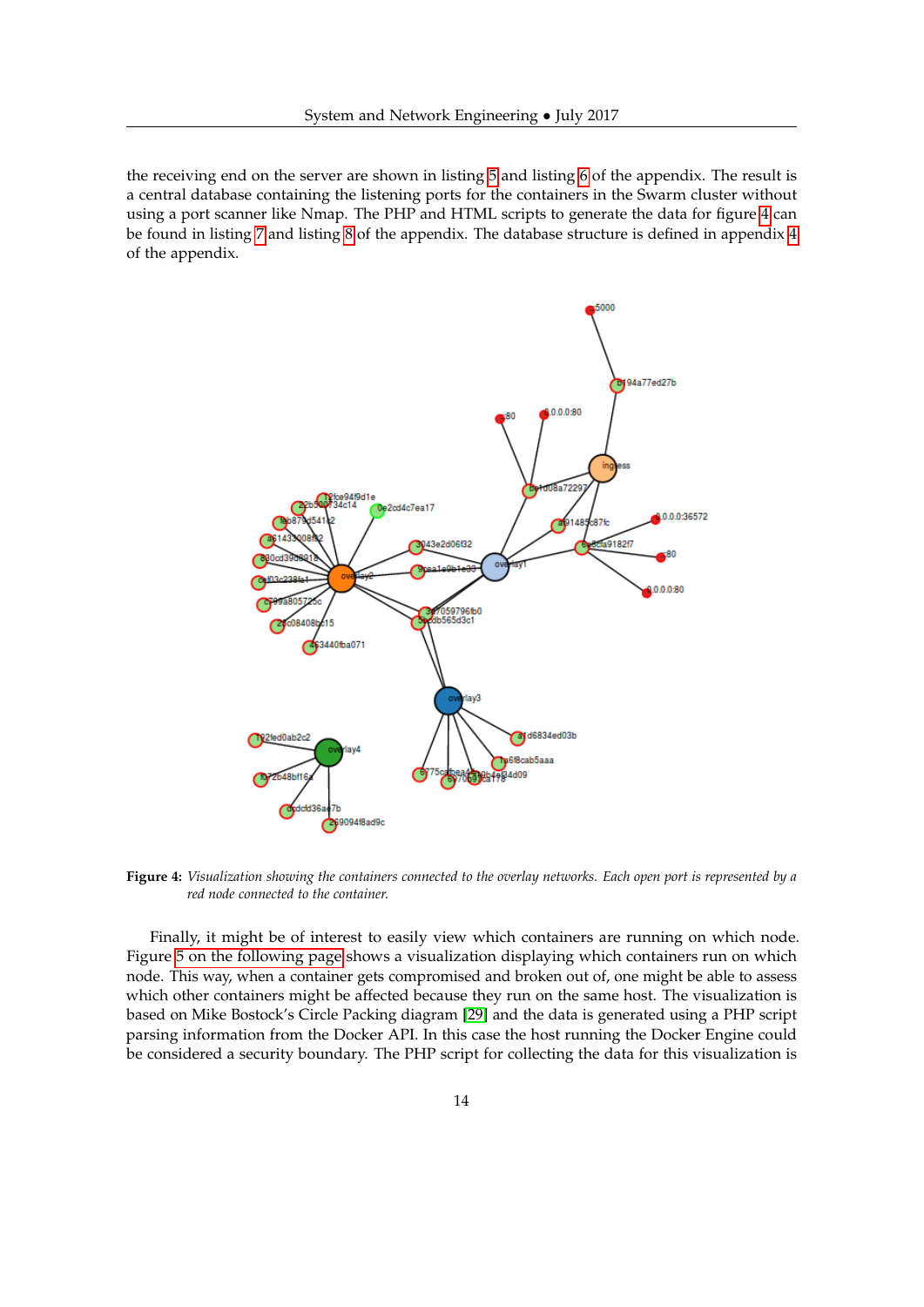<span id="page-14-1"></span>shown in listing [10](#page-28-0) of the appendix. A visualization showing which container runs on which node was also available from the Docker Swarm Visualizer on Github [\[13\]](#page-17-12) visualizing the nodes and containers.



**Figure 5:** *Figure showing which containers run on which Docker Engine*

### <span id="page-14-0"></span>**5.7 Consolidating information**

Since it is difficult to consolidate all the relevant data in a single diagram that is understandable, the next most logical step is to have multiple diagrams available in the same location. A system administrator could then use the diagrams to get a better understanding of the overlay networks, which nodes are part of the networks and which ports are in a listening state on which containers. Therefore creating some sort of a dashboard displaying the relevant information is a logical step.

The result of this is that the diagrams shown above are collected in a single web interface such that Docker Swarm administrators have a slightly better overview of their Docker Swarm overlay networks. The host running the web interface has to be able to interact with the Docker API on one of the manager nodes and should be able to host a database for storing the results from the scripts running on the hosts.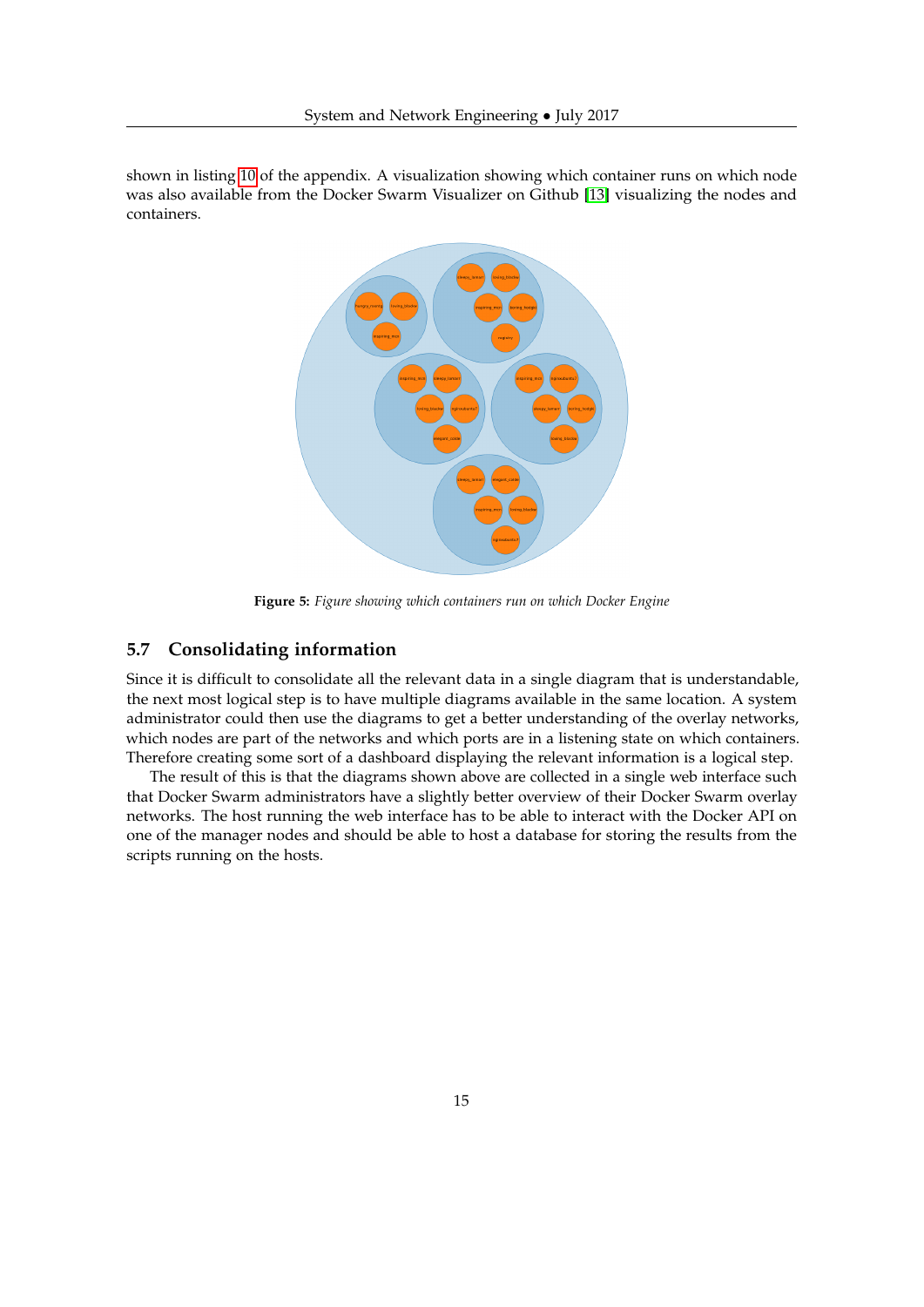# <span id="page-15-0"></span>**6 Discussion**

When testing the layer 2 attacks on the Docker Swarm overlay networks it turned out to be difficult to run the tools inside the containers created in Swarm mode due to containers having limited privileges. In a non-Swarm environment this can be solved by starting the containers with the "–privileged" flag in order to give the container more permissions. For containers started with Docker Swarm this is currently not possible (yet). However it is possible to create the overlay network using the "–attachable" flag which makes the overlay network attachable to containers that are created using the "docker run" command on machines that are part of the Swarm. This is what was done in this research in order to make sure a container could be started in privileged mode to run the Ettercap tool. The packets resulting from the ARP injection did not arrive at the Docker Engine that ran the other container that was the target of the attack. After further investigation the cause of this seems to be that Docker Swarm overlay networks do not make use of IP multicast groups for sending unknown ARP packets to VTEP interfaces in the overlay network. Instead the forward databases of the VTEPs are populated by the Docker Engine. For this Docker makes use of the gossip protocol 'Serf' to fill these forward databases. The ARP traffic is taken care of using a technique named 'ARP proxy'. When checking the VTEP interfaces within the virtual namespaces on the Docker hosts it was confirmed that ARP proxy was indeed set on these interfaces. Hence no ARP packets could be found when sniffing the VXLAN tunnel.

Injecting packets in the VXLAN tunnel turned out to be possible if the source address of another docker engine which is part of the Swarm is used as the sender IP of the VXLAN packet. In the test an ICMP request was sent in the tunnel and the reply by the container was sent to another node in the overlay network. In this test it was not possible to have a session build up by injecting packets in the VXLAN tunnel making the real world usefulness of the attack questionable. Perhaps in rare cases with protocols relying on UDP packets some sort of attack might be possible. During this experiment it was also noted that the VXLANs that are created use VNIs which are generated in sequential order, starting at 4096. The destination port for the traffic is by default port 4789 as per RFC 7348 [\[1\]](#page-17-0).

It has proven to be difficult to add a fully functional interface to the VXLAN that is not part of a Docker Container. Although it was possible to connect to an interface to a bridge interface that is part of the VXLAN, the IP address of the interface did not end up in the forwarding tables on the other machines resulting in one-way communication with containers on the VXLAN running on other hosts and two-way communication with containers running on the same host.

What stands out when comparing the results of the experiments with the experiments from Peneda [\[5\]](#page-17-4) is that the attempts of ARP injection on the Swarm overlay network are not successful while in the research performed by Peneda [\[5\]](#page-17-4) these attempts were successful. This difference can be explained by the fact that in the research of Peneda the VTEP interfaces make use of IP multicast groups to fill the forward database of the VTEP. In the case of Docker Swarm the Serf gossip protocol is used to fill the forward databases instead of an IP multicast group.

Using data from both the Docker API and data from scripts running on the hosts which run the Docker Engine visualizations can be made showing the structure of the overlay networks of the Docker Swarm. Services that are running and are listening for connections can also be shown in the visualization.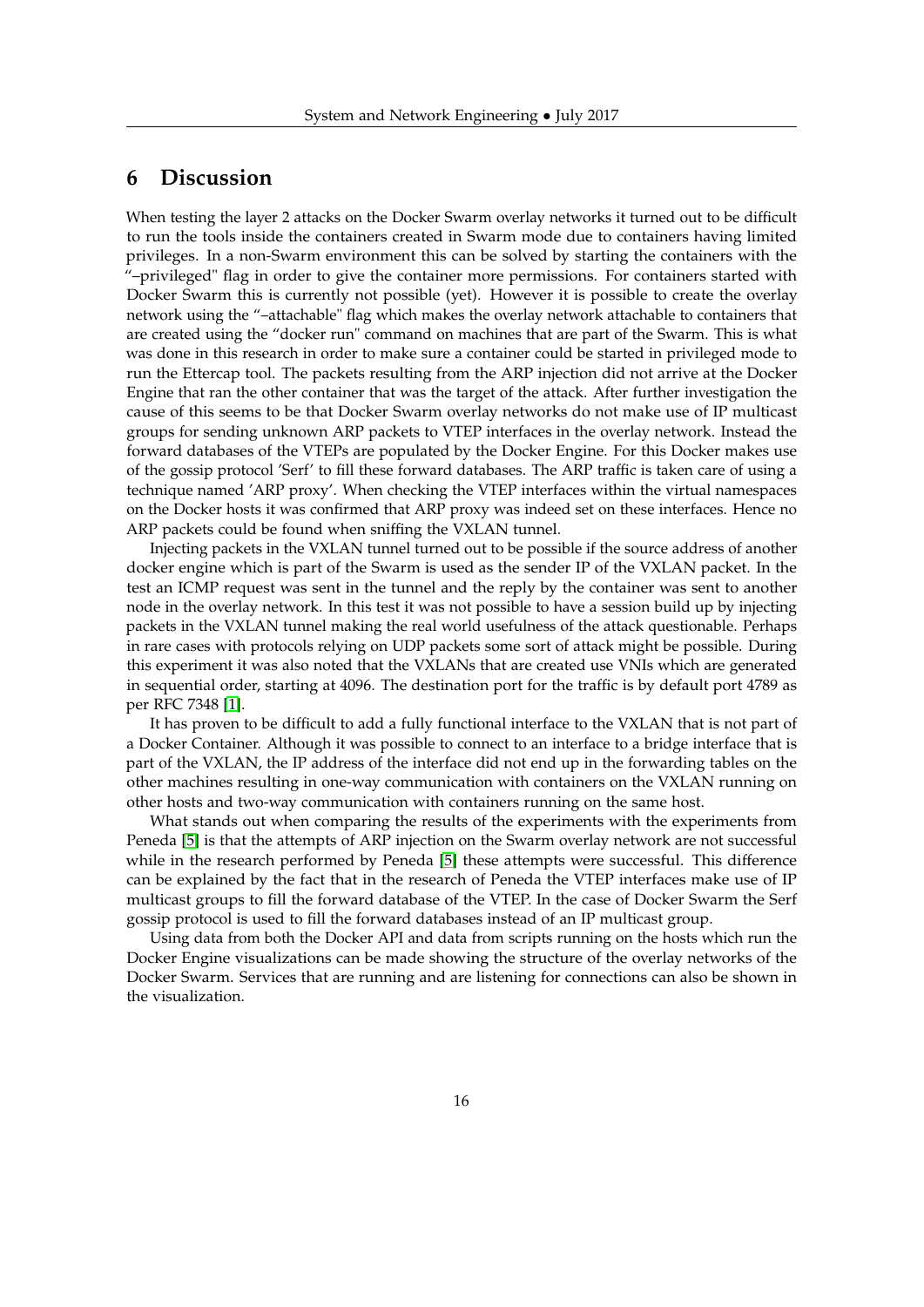# <span id="page-16-0"></span>**7 Conclusions**

In this research we have explored what can be done on a Docker Swarm overlay network when a host or container gets compromised. Classic layer 2 attacks were tested on the overlay network and experiments conducted show that these attacks do not succeed. We have seen that in certain cases it is possible to inject packets in the VXLAN tunnel, however, setting up a bidirectional connection with one of the VTEPs was not possible. Replaying encrypted traffic from an encrypted Swarm overlay network turned out to be successful. In addition to testing what is possible on a Docker Swarm overlay network strategies of finding what is exposed have been discussed. Finally it was proved to be possible to make visualizations showing the structure of the overlay networks and ports that are in the listening state on the containers. This enables identifying and assessing the security boundaries within the Docker Swarm overlay networks of an organization. The code for the graph visualization is made available on Github at [https://github.com/marcelbrouwers/](https://github.com/marcelbrouwers/swarmoverlayvisualizer) [swarmoverlayvisualizer](https://github.com/marcelbrouwers/swarmoverlayvisualizer) [\[28\]](#page-18-12).

### <span id="page-16-1"></span>**8 Future Work**

In future studies it would be interesting to research the (Serf) gossip protocol that is being used for updating the MAC to IP mapping of the VTEP interfaces. The traffic generated by this protocol seems to be encrypted. If it is possible to inject data in the gossip protocol it might become feasible to add a fully functioning interface on the VXLAN on a host that is not part of the Swarm.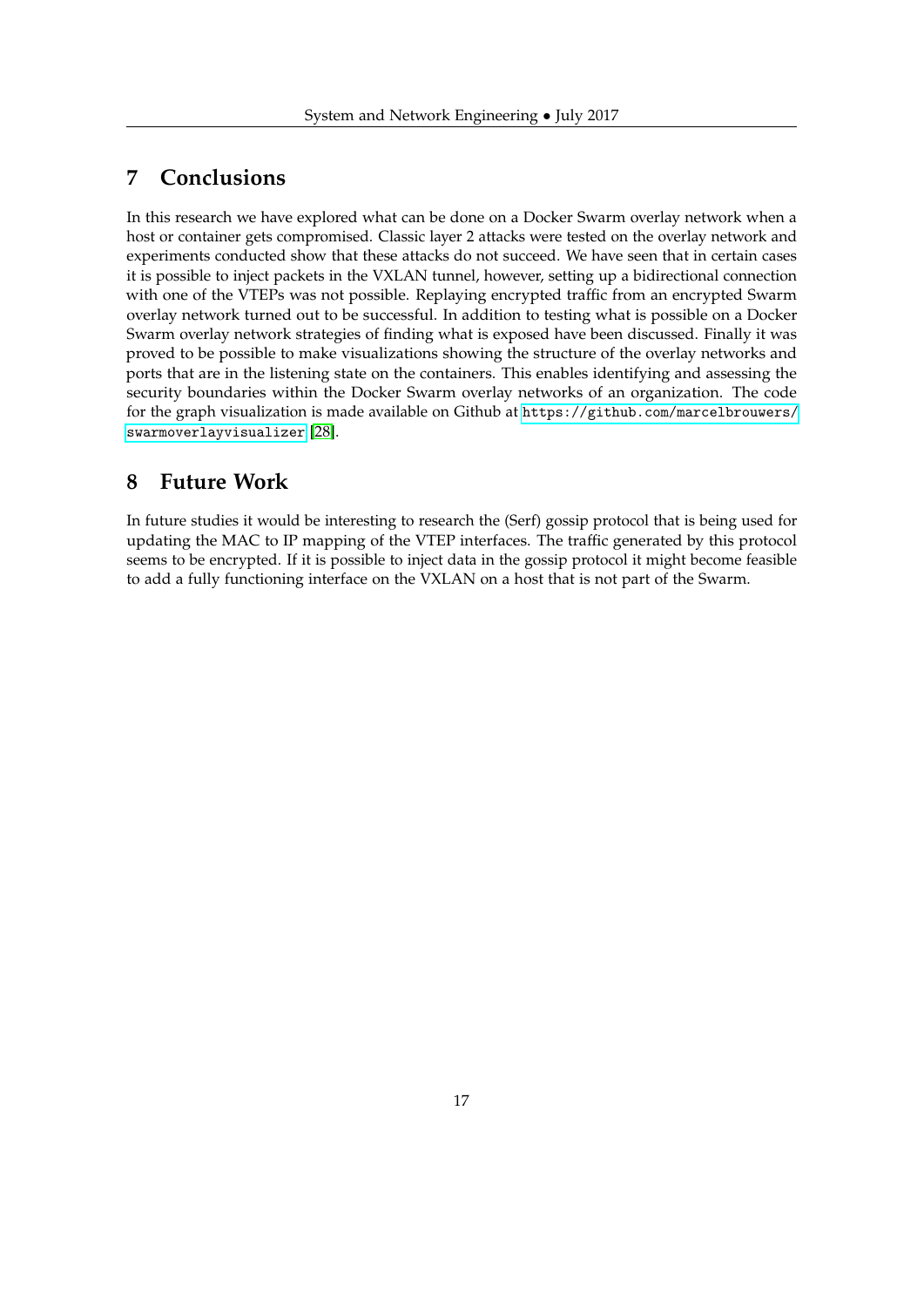# **References**

- <span id="page-17-0"></span>[1] M. Mahalingam et al. Rfc 7348: Virtual extensible local area network (vxlan): A framework for overlaying virtualized layer 2 networks over layer 3 networks. 2017. Accessed: 2017-06-07 <https://tools.ietf.org/html/rfc7348>.
- <span id="page-17-1"></span>[2] Adrian Mouat. 5 security concerns when using docker. 2016. Accessed: 2017-07-01 [https:](https://www.oreilly.com/ideas/five-security-concerns-when-using-docker) [//www.oreilly.com/ideas/five-security-concerns-when-using-docker](https://www.oreilly.com/ideas/five-security-concerns-when-using-docker).
- <span id="page-17-2"></span>[3] Maria Korolov. As containers take off, so do security concerns. 2015. Accessed: 2017-07-01 http://www.csoonline.com/article/2984543 /vulnerabilities/as-containers-take-off-so-do-security-concerns.html.
- <span id="page-17-3"></span>[4] Docker Project. Docker security. 2017. Accessed: 2017-06-22 [https://docs.docker.com/](https://docs.docker.com/engine/security/security/) [engine/security/security/](https://docs.docker.com/engine/security/security/).
- <span id="page-17-4"></span>[5] Guido Pineda Reyes. Security assessment on a vxlan-based network. 2014. Accessed: 2017-06- 06 <http://www.delaat.net/rp/2013-2014/p57/report.pdf>.
- <span id="page-17-5"></span>[6] Siem Hermans and Patrick de Niet. Docker overlay networks. 2016. Accessed: 2017-06-06 [https://www.os3.nl/\\_media/2015-2016/courses/rp1/p50\\_report.pdf](https://www.os3.nl/_media/2015-2016/courses/rp1/p50_report.pdf).
- <span id="page-17-6"></span>[7] Arne Zismer. Performance of docker overlay networks. 2016. Accessed: 2017-06-06 [https:](https://esc.fnwi.uva.nl/thesis/centraal/files/f345928229.pdf) [//esc.fnwi.uva.nl/thesis/centraal/files/f345928229.pdf](https://esc.fnwi.uva.nl/thesis/centraal/files/f345928229.pdf).
- <span id="page-17-7"></span>[8] Ramaswamy Chandramouli. Secure virtual network configuration for virtual machine (vm) protection. 2016. Accessed: 2017-06-07 [http://nvlpubs.nist.gov/nistpubs/](http://nvlpubs.nist.gov/nistpubs/SpecialPublications/NIST.SP.800-125B.pdf) [SpecialPublications/NIST.SP.800-125B.pdf](http://nvlpubs.nist.gov/nistpubs/SpecialPublications/NIST.SP.800-125B.pdf).
- <span id="page-17-8"></span>[9] Docker swarm mode overlay network security model. 2017. Accessed: 2017-06-07 [https:](https://docs.docker.com/engine/userguide/networking/overlay-security-model/) [//docs.docker.com/engine/userguide/networking/overlay-security-model/](https://docs.docker.com/engine/userguide/networking/overlay-security-model/).
- <span id="page-17-9"></span>[10] Raft consensus in swarm mode. 2017. Accessed: 2017-06-23 [https://docs.docker.com/](https://docs.docker.com/engine/swarm/raft/) [engine/swarm/raft/](https://docs.docker.com/engine/swarm/raft/).
- <span id="page-17-10"></span>[11] Chris Hines. Webinar qa: Docker networking. 2017. Accessed: 2017-07-01 [https://blog.](https://blog.docker.com/2016/01/webinar-qa-docker-networking/) [docker.com/2016/01/webinar-qa-docker-networking/](https://blog.docker.com/2016/01/webinar-qa-docker-networking/).
- <span id="page-17-11"></span>[12] Docker. Libnetwork overlay driver on github. 2017. Accessed: 2017-07-01 [https://github.](https://github.com/docker/libnetwork/blob/master/drivers/overlay/overlay.go) [com/docker/libnetwork/blob/master/drivers/overlay/overlay.go](https://github.com/docker/libnetwork/blob/master/drivers/overlay/overlay.go) Lines: 18, 44, 244.
- <span id="page-17-12"></span>[13] Mano Marks. Docker swarm visualizer. 2017. Accessed: 2017-06-27 [https://github.com/](https://github.com/dockersamples/docker-swarm-visualizer) [dockersamples/docker-swarm-visualizer](https://github.com/dockersamples/docker-swarm-visualizer).
- <span id="page-17-13"></span>[14] Erik Lupander. Dvizz - a docker swarm visualizer. 2016. Accessed: 2017-07-02 [https:](https://github.com/eriklupander/dvizz) [//github.com/eriklupander/dvizz](https://github.com/eriklupander/dvizz).
- <span id="page-17-14"></span>[15] IANA. Service name and transport protocol port number registry. 2017. Accessed: 2017-07-02 [https://www.iana.org/assignments/service-names-port-numbers/](https://www.iana.org/assignments/service-names-port-numbers/service-names-port-numbers.xhtml?search=4789) [service-names-port-numbers.xhtml?search=4789](https://www.iana.org/assignments/service-names-port-numbers/service-names-port-numbers.xhtml?search=4789).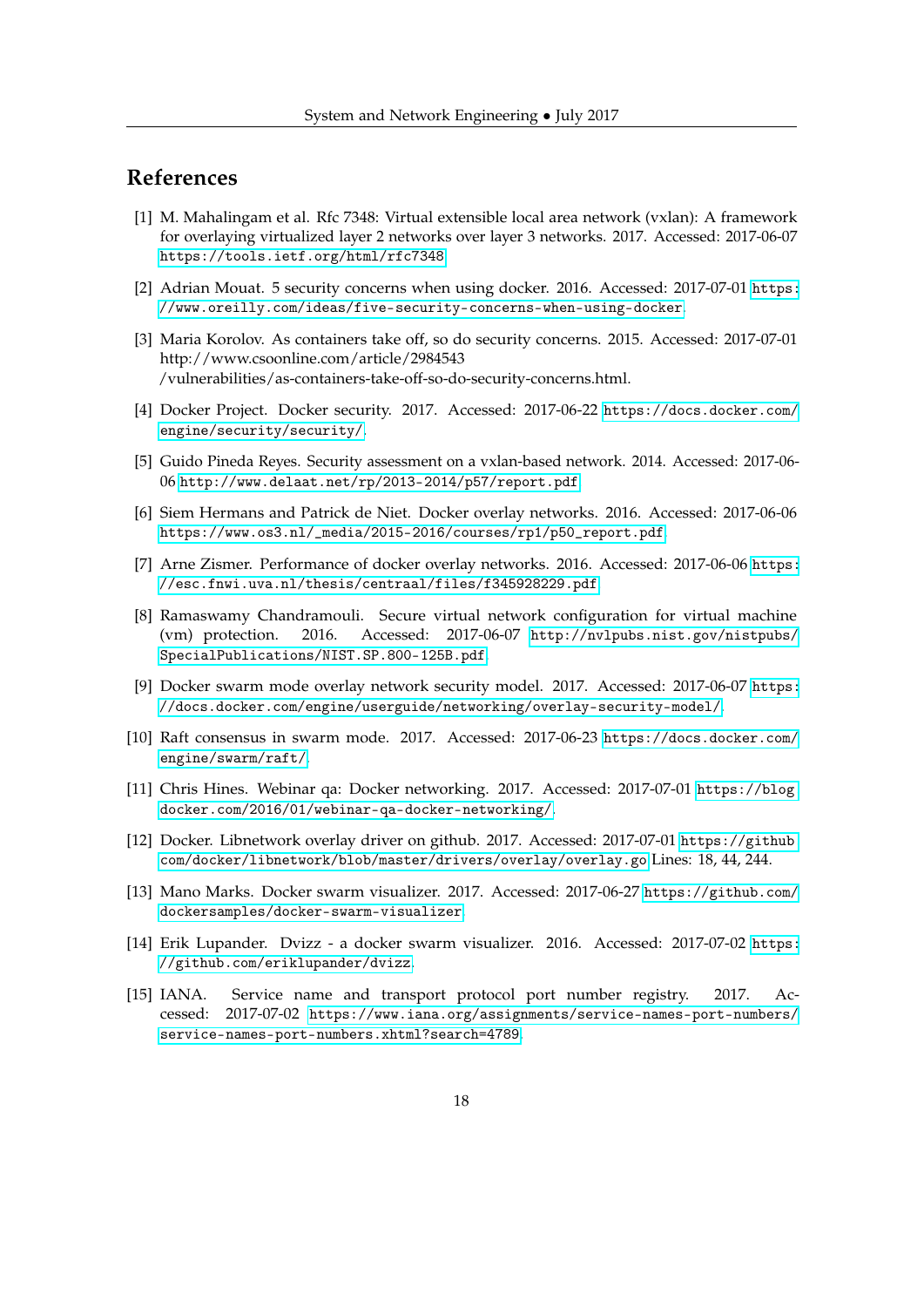- <span id="page-18-0"></span>[16] Docker Project. Docker swarm mode overlay network security model. 2017. Accessed: 2017-06- 26 <https://docs.docker.com/engine/userguide/networking/overlay-security-model/>.
- <span id="page-18-1"></span>[17] Chris Hines. Webinar qa: Docker networking. 2016. Accessed: 2017-06-26 [https://blog.](https://blog.docker.com/2016/01/webinar-qa-docker-networking/) [docker.com/2016/01/webinar-qa-docker-networking/](https://blog.docker.com/2016/01/webinar-qa-docker-networking/).
- <span id="page-18-2"></span>[18] Xen Project. Why xen project? 2017. Accessed: 2017-07-08 [https://www.xenproject.org/](https://www.xenproject.org/users/why-the-xen-project.html) [users/why-the-xen-project.html](https://www.xenproject.org/users/why-the-xen-project.html).
- <span id="page-18-3"></span>[19] Dominic Romeo Sean Whalen, Sophie Engle. An introduction to arp spoofing. 2001. Accessed: 2017-07-08 [http://www.leetupload.com/database/Misc/Papers/arp\\_spoofing\\_](http://www.leetupload.com/database/Misc/Papers/arp_spoofing_slides.pdf) [slides.pdf](http://www.leetupload.com/database/Misc/Papers/arp_spoofing_slides.pdf).
- <span id="page-18-4"></span>[20] Welcome to the ettercap project. 2017. Accessed: 2017-07-08 [https://ettercap.github.io/](https://ettercap.github.io/ettercap/) [ettercap/](https://ettercap.github.io/ettercap/).
- <span id="page-18-5"></span>[21] Dug Song. Dsniff. 2017. Accessed: 2017-07-08 <https://www.monkey.org/~dugsong/dsniff/>.
- <span id="page-18-6"></span>[22] Nmap security scanner. 2017. Accessed: 2017-07-08 <https://nmap.org/>.
- <span id="page-18-7"></span>[23] Sebastiaan van Stijn. Docker service create doesn't allow –privileged flag. 2017. Accessed: 2017-07-28 <https://github.com/moby/moby/issues/24862>.
- <span id="page-18-8"></span>[24] D3 Plus. D3 plus. 2017. Accessed: 2017-07-28 <https://d3plus.org/>.
- <span id="page-18-9"></span>[25] Docker project. Docker engine api and sdks. 2017. Accessed: 2017-07-28 [https://docs.](https://docs.docker.com/engine/api/) [docker.com/engine/api/](https://docs.docker.com/engine/api/).
- <span id="page-18-10"></span>[26] D3 Plus. Simple static network. 2017. Accessed: 2017-07-28 [http://d3plus.org/examples/](http://d3plus.org/examples/basic/9042919/) [basic/9042919/](http://d3plus.org/examples/basic/9042919/).
- <span id="page-18-11"></span>[27] Mike Bostock. Hierarchical edge bundling. 2017. Accessed: 2017-07-09 [https://bl.ocks.](https://bl.ocks.org/mbostock/7607999) [org/mbostock/7607999](https://bl.ocks.org/mbostock/7607999).
- <span id="page-18-12"></span>[28] Marcel Brouwers. Swarm overlay visualiser. [https://github.com/marcelbrouwers/](https://github.com/marcelbrouwers/swarmoverlayvisualizer) [swarmoverlayvisualizer](https://github.com/marcelbrouwers/swarmoverlayvisualizer), 2017. Scripts resulting from this project made available in a github repository. Commit: cdf411f5d43186c94a85d30b251b9f4c33b27cb3.
- <span id="page-18-13"></span>[29] Mike Bostock. Circle packing. 2017. Accessed: 2017-07-09 [https://bl.ocks.org/mbostock/](https://bl.ocks.org/mbostock/4063530) [4063530](https://bl.ocks.org/mbostock/4063530).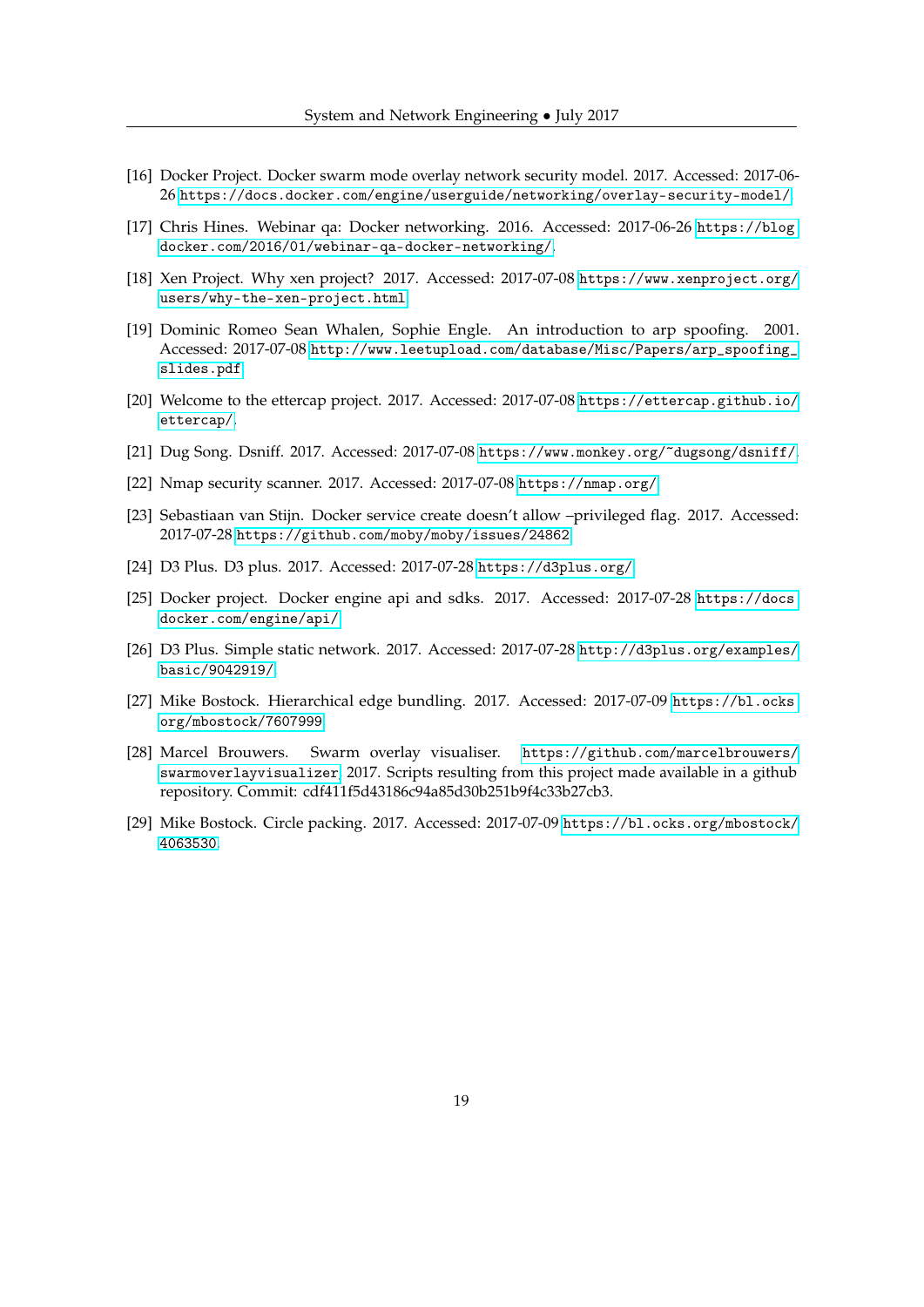# <span id="page-19-0"></span>**A Appendix A**

```
1 #!/ usr /bin /env python
2 import nmap
  import netifaces as ni
  import csv
  import socket
  import StringIO
  import requests
  import json
  from netaddr import IPAddress
10
11 hostname = socket.gethostname ()
12
\frac{13}{10} for interface in ni.interfaces():
_{14} ni.ifaddresses (interface)
\begin{bmatrix} 15 \end{bmatrix} ip = ni.ifaddresses (interface) [2] [0] ['addr']
\vert 16 netmask = ni.ifaddresses (interface) [2][0]['netmask']
17 cidr = IPAddress (netmask).netmask_bits ()
18 if ip != '127.0.0.1' and not ip.startswith ('172.18'): #limit to the docker swarm
       overlay networks
19
20 nm = nmap . PortScanner ()
21 network = str(ip) + \prime/' + str(cidr)
22 nm. scan (hosts=network, arguments='')
|23| reader = csv.reader (StringIO.StringIO (nm.csv()), delimiter=';')
24 for line in reader:
25 if line [0] != 'host':
\begin{array}{c|c} 26 & \text{print line [0], line [3], line [4], line [6]} \\ \hline 27 & \text{data = } \{ \} \end{array}data = \{\}28 data [\text{ip }'] = \text{line }[0]<br>data [\text{protocol }'] = 1data['protocol'] = line [3]30 data ['\frac{1}{31} data ['\frac{1}{31} data ['\frac{1}{31} data ['\frac{1}{31} data ['\frac{1}{31} data ['\frac{1}{31} data ['\frac{1}{31} data ['\frac{1}{31} data ['\frac{1}{31} data ['\frac{1}{31} data ['\frac{1}{31} data ['\frac{1}{31} da
                  data['host'] = hostname32 json_data = json.dumps (data, ensure_ascii='False')
\begin{array}{rcl} \text{33} & \text{r} & = & \text{requests.post('http://bastia.studlab.os3.nl/rp2/openportreporterman)} \end{array}php', verify=False, json=json_data)
34 headers = \{ 'Content-type' : 'application/json' \}
```
**Listing 1:** *Python script for scanning subnets of connected networks*

```
1 import subprocess
2 import os
3 import requests
 import json
 import socket
6
  def get_containers_running () :
      return (subprocess.getoutput ("docker ps | cut -d \' \' -f 1 | tail -n +2"))
9
_{10} def get_pid_for_container (container):
```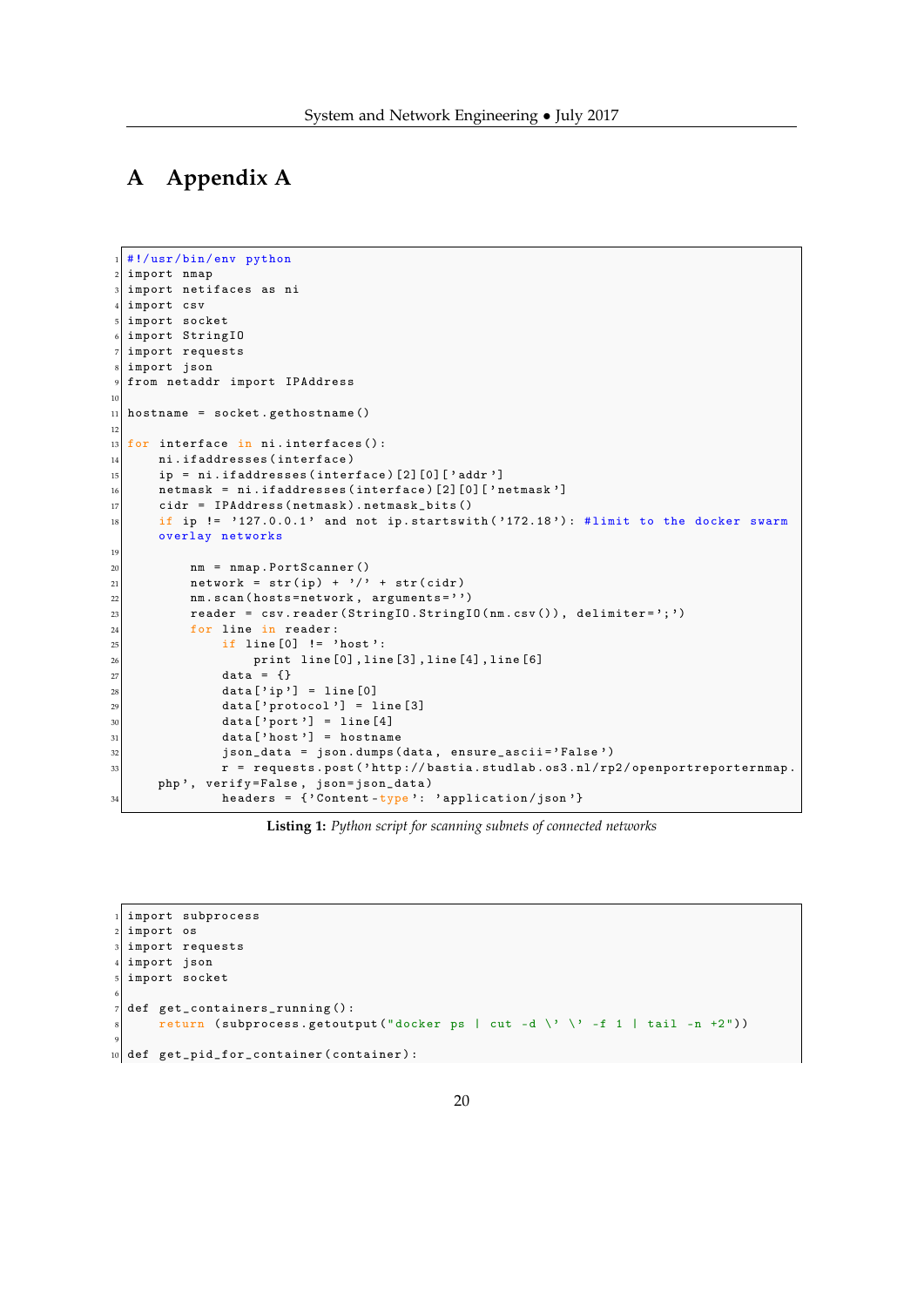```
11 return (subprocess.getoutput ("docker inspect -f \'{{.State.Pid}}\' %s" %
      container ))
12
13 def get_open_ports (pid):
14 return ( subprocess . getoutput (" nsenter -t %s -n netstat -ntlpu | tail -n +3" %
       pid))
15
16 def get_iptables (pid):
17 return ( subprocess . getoutput (" nsenter -t %s -n iptables -L" % pid ))
18
19 \vert for container in get_containers_running ().split (os.linesep):
20 print ( get_pid_for_container ( container ) )
|21| netstatoutput = get_open_ports (get_pid_for_container (container)).split ("\n")
|22| for line in netstatoutput:
|23| line_list = line.split()
24 data = {}
\vert 25 data ['host'] = socket. gethostname ()
\begin{array}{c|c}\n\hline\n26\n\end{array} data ['container'] = container
27 data ['27 data ['27] = line_list [0]
\begin{bmatrix} 28 \\ 28 \end{bmatrix} data ['localaddress'] = line_list [3]
\begin{bmatrix} 29 \\ 29 \end{bmatrix} data ['foreignaddress'] = line_list [4]
30 data ['\frac{1}{2} program'] = line_list [-1]
31 json_data = json.dumps (data, ensure_ascii = 'False')
32 r = requests . post ('http://bastia . studlab . os3 . nl/rp2/openportreporter . php',
      verify = False , json = json_data )
33 headers = {'Content-type': 'application/json'}
34
35 iptablesoutput = get_iptables ( get_pid_for_container ( container ) ). split ( os . linesep
      \lambda36 print (container)
37 if iptablesoutput [0] == "Chain INPUT (policy ACCEPT)":
38 policy = "ACCEPT"
39 if iptablesoutput [0] == "Chain INPUT (policy DROP)":
40 policy = "DROP"
41 data = \{ \}\left| \begin{array}{c} 42 \\ 42 \end{array} \right| data ['host'] = socket.gethostname ()
|43| data ['container'] = container
44 data ['inputpolicy'] = policy
45 print (data)
\frac{46}{47} json_data = json.dumps(data, ensure_ascii='False')<br>r = requests.post('http://bastia.studlab.os3.nl/rp
       r = requests.post('http://bastia.studlab.os3.nl/rp2/firewallreporter.php',
       verify=False, json=json_data)
48 headers = {'Content-type': 'application/json'}
```

```
Listing 2: Python script to retrieve firewall status and listening ports for network namespaces that are used by Docker
           containers. This script is meant run as a cronjob on each of the Docker hosts.
```

```
1 <? php
 include_once 'config.php';
 $data = json_decode (json_decode (file_get_contents ('php://input')), true);
4
 $stmt = $db->prepare ("INSERT INTO scan (ip, protocol, port, timestamp, host) VALUES (:ip, :
     protocol, : port, : timestamp, : host)");
 6 $stmt - > execute ( array ( ': ip ' => $data [' ip '] , ': protocol ' = > $data [ ' protocol '] , ': port '
```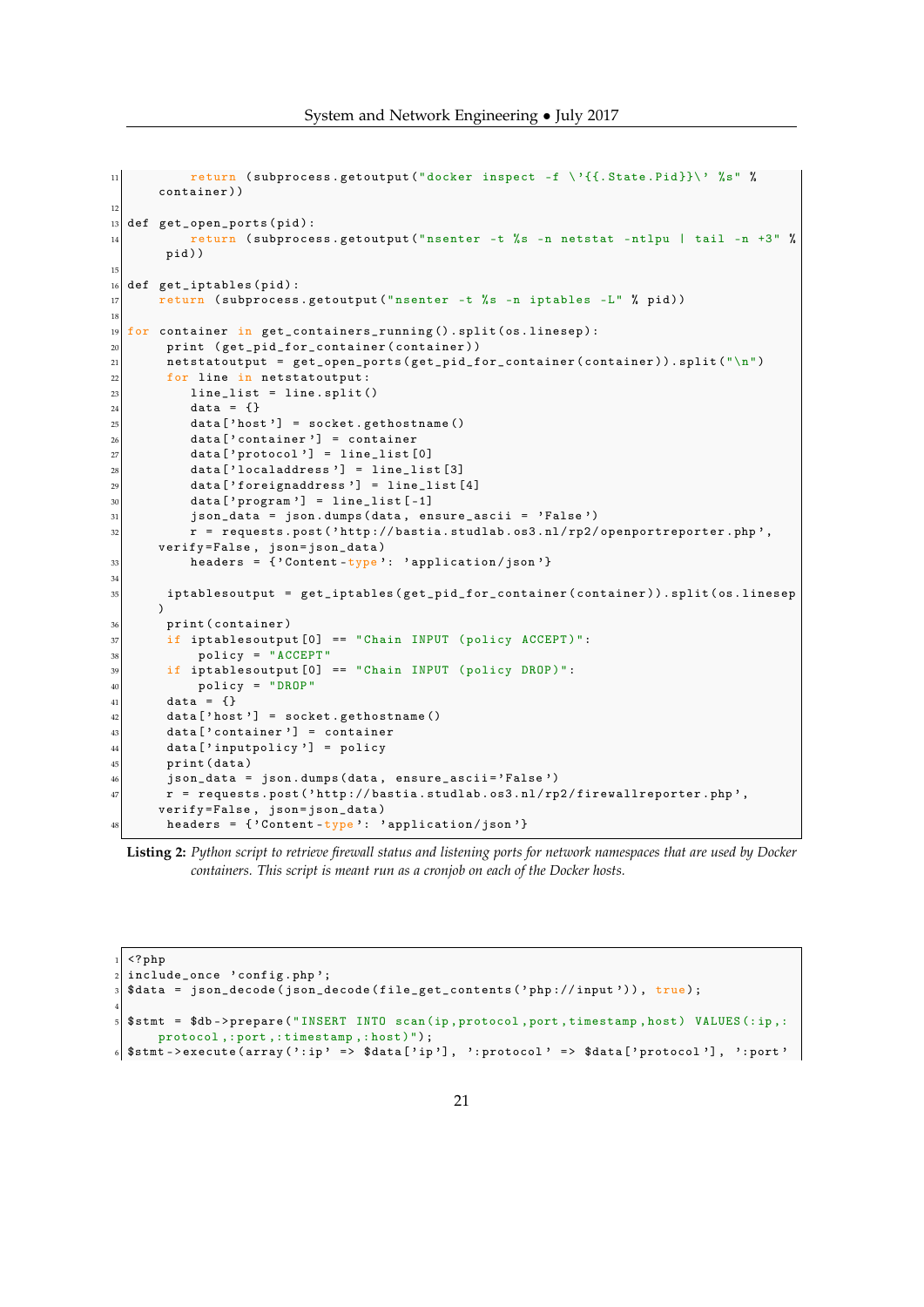System and Network Engineering • July 2017

```
=> $data [' port '] , ': timestamp ' => time () , ': host ' => $data [' host ']) ) ;
|7| \affected_rows = \ \stmt->rowCount();
8
 9 ?>
```
**Listing 3:** *PHP script for saving the information from the network scanner in a database*

<span id="page-21-0"></span>

| 1              | CREATE TABLE 'firewall' (                                          |
|----------------|--------------------------------------------------------------------|
| $\overline{2}$ | $'id'$ int $(11)$ NOT NULL,                                        |
| 3              | 'host' varchar (255) NOT NULL,                                     |
| $\overline{4}$ | 'container' varchar (255) NOT NULL,                                |
| 5              | 'inputpolicy' varchar (10) NOT NULL,                               |
| 6              | 'timestamp' varchar (60) NOT NULL                                  |
| 7              | ENGINE=InnoDB DEFAULT CHARSET=latin1;<br>$\lambda$                 |
| $\,$ 8 $\,$    | CREATE TABLE 'ports' (                                             |
| 9              | 'id' int(11) NOT NULL,                                             |
| $10\,$         | 'host' varchar (255) NOT NULL,                                     |
| 11             | 'container' varchar (100) NOT NULL,                                |
| 12             | 'protocol' varchar (6) NOT NULL,                                   |
| 13             | 'localaddress' varchar (255) NOT NULL,                             |
| 14             | 'foreignaddress' varchar (255) NOT NULL,                           |
| 15             | 'program' varchar (255) NOT NULL,                                  |
| 16             | 'timestamp' int(16) NOT NULL                                       |
| 17             | ENGINE=InnoDB DEFAULT CHARSET=latin1;<br>$\lambda$                 |
| 18             | CREATE TABLE 'scan' (                                              |
| 19             | $'id'$ int $(11)$ NOT NULL,                                        |
| 20             | 'ip' varchar (255) NOT NULL,                                       |
| 21             | 'protocol' varchar (5) NOT NULL,                                   |
| 22             | 'port' int(6) NOT NULL,                                            |
| 23             | 'timestamp' varchar (100) NOT NULL,                                |
| 24             | 'host' varchar (255) NOT NULL                                      |
| 25             | ENGINE=InnoDB DEFAULT CHARSET=latin1;<br>$\lambda$                 |
| 26             | ALTER TABLE 'firewall'                                             |
| 27             | ADD PRIMARY KEY ('id');                                            |
| 28             |                                                                    |
| 29             | ALTER TABLE 'ports'                                                |
| 30             | ADD PRIMARY KEY ('id');                                            |
| 31             |                                                                    |
| 32             | ALTER TABLE 'scan'                                                 |
| 33             | ADD PRIMARY KEY ('id');                                            |
| 34             |                                                                    |
| 35             | ALTER TABLE 'firewall'                                             |
| 36             | MODIFY 'id' int (11) NOT NULL AUTO_INCREMENT, AUTO_INCREMENT=96;   |
| 37             |                                                                    |
| $38\,$         | ALTER TABLE 'ports'                                                |
| 39             | MODIFY 'id' int(11) NOT NULL AUTO_INCREMENT, AUTO_INCREMENT=28881; |
| 40             |                                                                    |
|                | 41 ALTER TABLE 'scan'                                              |
| 42             | MODIFY 'id' int (11) NOT NULL AUTO_INCREMENT, AUTO_INCREMENT=2;    |

**Listing 4:** *Database structure*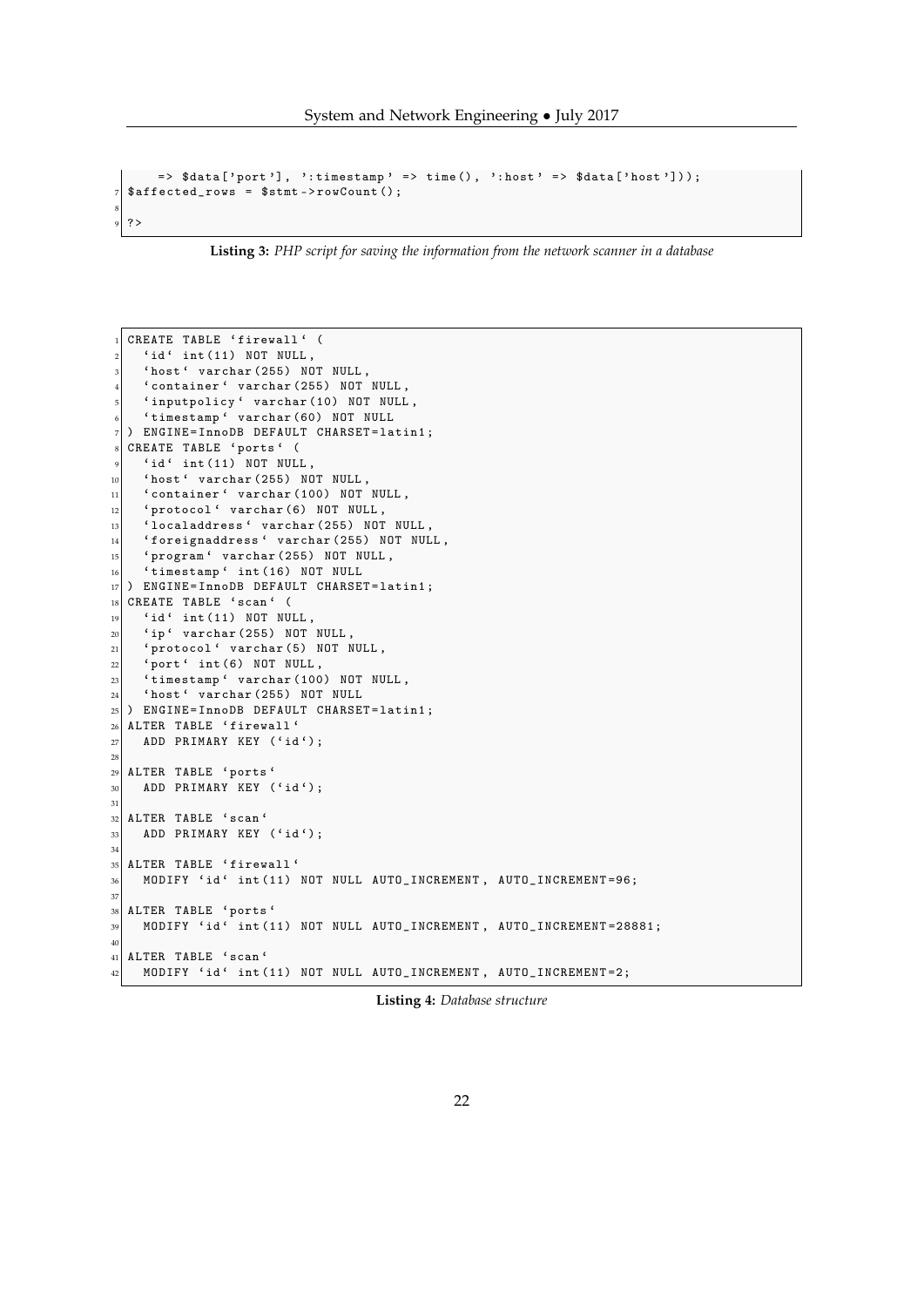```
1 <? php
  include_once 'config.php';
  \deltadata = json_decode (json_decode (file_get_contents ('php://input')), true);
 4
  5 $stmt = $db -> prepare (" INSERT INTO ports (host , container , protocol , localaddress ,
       foreignaddress, program, timestamp) VALUES (: host, : container, : protocol, : localaddress
       ,: foreignaddress ,: program ,: timestamp )");
  6 $stmt - > execute ( array ( ': host ' => $data [' host '] , ': container ' => $data [' container '] , ':
      protocol ' => $data ['protocol'], ': localaddress ' => $data ['localaddress'], ':
       foreignaddress ' => $data ['foreignaddress '], ': program ' => $data ['program '], ':
       timestamp' => time()));
  $affected_rows = $stm->rowCount();8
  $stmt = $db -> prepare ("DELETE FROM ports WHERE container = ? AND timestamp \leq ?");
10 \times 10^{10} stime = time () - 60:
_{11} \pm stmt ->execute (array (\text{\$data} \left[ 'container '], \text{\$time} ));
12 \mid ?
```
**Listing 5:** *PHP script for saving the listening ports information from the Python script in listing [2](#page-19-2) in a database*

```
\langle ? \, \text{php}include_once 'config.php';
   $data = json_decode (json_decode (file_get_contents ('php://input')), true);
 4
   5 $stmt = $db -> prepare (" INSERT INTO firewall (host , container , inputpolicy , timestamp )
        VALUES (: host ,: container ,: inputpolicy ,: timestamp )");
   6 $stmt - > execute ( array ( ': host ' => $data [' host '] , ': container ' => $data [' container '] , ':
        inputpolicy' => $data['inputpolicy'], ':timestamp' => time()));
   \text{4} \text{4} \text{4} \text{4} \text{4} \text{4} \text{4} \text{4} \text{4} \text{4} \text{4} \text{4} \text{4} \text{4} \text{4} \text{4} \text{4} \text{4} \text{4} \text{4} \text{4} \text{4} \text{4} \text{4} \text{4} \text{4} \text{4} \text{48
   9 $stmt = $db -> prepare (" DELETE FROM firewall WHERE container = ? AND timestamp <= ?");
_{10} $time = time () - 60;
_{11} $stmt ->execute (array ($data ['container'], $time));
12 ?>
```
**Listing 6:** *PHP script for saving the firewall status information from the Python script in listing [2](#page-19-2) in a database*

```
\langle ? \, \texttt{php}include_once 'config.php';
  3 $tasks = json_decode ( file_get_contents (' http :// '. $dockerapihost . '/ tasks ') ) ;
  4 $engines = json_decode ( file_get_contents (' http :// '. $dockerapihost . '/ nodes ') );
  5 $networks = json_decode ( file_get_contents (' http :// '. $dockerapihost . '/ networks ') ) ;
  6 $services = json_decode ( file_get_contents (' http :// '. $dockerapihost . '/ services ') ) ;
7
  \text{nodes} = \text{array}();
  $connections = array();
10 foreach ( $networks as $network ) {
11 if( $network - >{ ' Name '}!= " bridge " and $network - >{ ' Name '}!= " host " and $network - >{ '
       Name '}!= " docker_gwbridge " and $network - >{ ' Name '}!= " none ") {
12 \left\{\text{~arradal}~[~\text{'id'}~] = \text{~shetwork ->~} \{~\text{'Id'}\};
```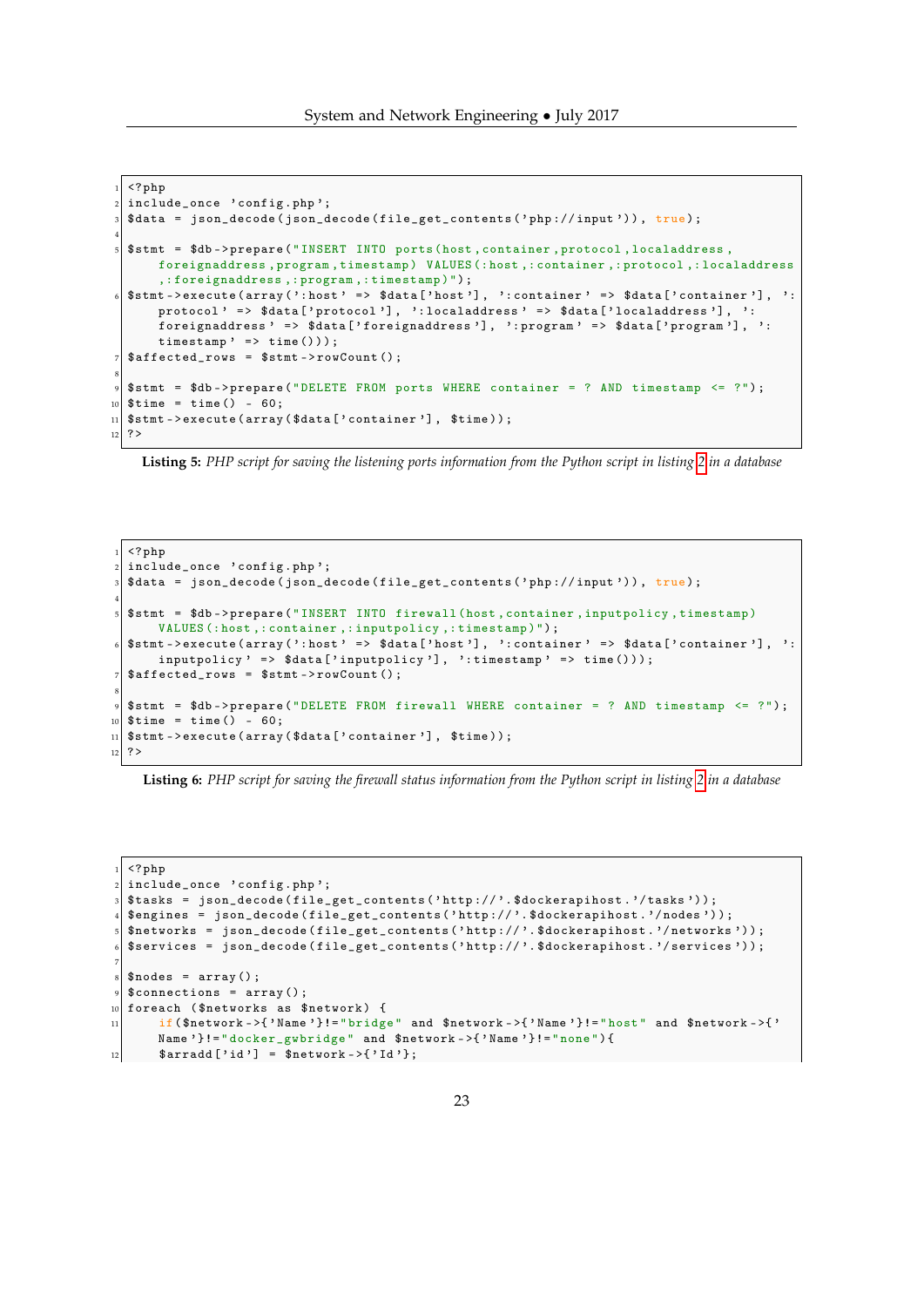```
13 \left| \right| $arradd ['group'] = $network ->{'Id'};
\left| \begin{array}{c} 14 \\ 14 \end{array} \right| $arradd ['name'] = $network ->{'Name'};
15 $arradd ['size'] = 10;
16 if ($network ->{'Attachable'}=="true"){$attachable="yes";}
17 else { $attachable = "no"; }
\{18\} $subnet = json_decode(file_get_contents('http://'.$dockerapihost.'/networks/'.
         $network->{'Id'}), true)['IPAM']['Config'][0]['Subnet'];
19
20 $arradd ['tooltip'] = "Name: " . $network ->{'Name'} . "<br />> />VNI: " . $network ->{'
         Options '} ->{' com.docker.network.driver.overlay.vxlanid_list '} . " <br />Attachable
         : " . $attachable . "<br />Subnet: " . $subnet;
21 \left| \right| $arradd ['firewall'] = "";
\begin{array}{c|c} \text{22} & \text{st} \end{array} \begin{array}{c} \text{13'} \\ \text{14'} \end{array}\left| \begin{array}{c} 23 \\ 3 \end{array} \right| $connection ['target'] = $network ->{'Id'};
24 array_push ($nodes, $arradd);
25 }
26
27 }
28_{29} foreach ($tasks as $key => $task) {
\begin{bmatrix} 30 \\ 1 \end{bmatrix} if ($task ->{'Status'}->{'State'}=="running"){
31
32 $arradd ['id'] = $task ->{'Status'}->{'ContainerStatus'}->{'ContainerID'};
| \quad \ \ \ \ \ \ \} \mathbb{Z} \mathbb{Z} \mathbb{Z} \mathbb{Z} \mathbb{Z} \mathbb{Z} \mathbb{Z} \mathbb{Z} \mathbb{Z} \mathbb{Z} \mathbb{Z} \mathbb{Z} \mathbb{Z} \mathbb{Z} \mathbb{Z} \mathbb{Z} \mathbb{Z} \mathbb{Z} \mathbb{Z} \mathbb{Z} \math34 $arradd ['name'] = substr ($task ->{'Status'}->{'ContainerStatus'}->{'ContainerID'},
          0, 12);35 $arradd ['size'] = 5;
36
37 $containerid = $arradd ['name'];
38 $image = substr ($task ->{'Spec'}->{'ContainerSpec'}->{'Image'}, 0, 15);
39 $pid = $task ->{'Status'} ->{'ContainerStatus'} ->{'PID'};
40 \left[\sqrt[3]{\arctan\left(\sqrt[3]{\arctan\left(\sqrt[3]{\arctan\left(\sqrt[3]{\arctan\left(\sqrt[3]{\arctan\left(\sqrt[3]{\arctan\left(\sqrt[3]{\arctan\left(\sqrt[3]{\arctan\left(\sqrt[3]{\arctan\left(\sqrt[3]{\arctan\left(\sqrt[3]{\arctan\left(\sqrt[3]{\arctan\left(\sqrt[3]{\arctan\left(\sqrt[3]{\arctan\left(\sqrt[3]{\arctan\left(\sqrt[3]{\arctan\left(\sqrt[3]{\arctan\left(\sqrt[3]{\arctan\left(\sqrt[3]{\arctan\left(\sqrt[3]{\41 foreach ($db -> query ("SELECT * FROM firewall WHERE container=' $containerid'") as
         $row) {
42 \left\{\left( \begin{array}{cc} \text{3} & \text{4} & \text{4} \\ \text{4} & \text{5} & \text{5} \end{array} \right) \right\} = $row ['inputpolicy'];
|43| }
44 foreach ($services as $service){
45 \vert if($task ->{'ServiceID'} == $service ->{'ID'}){$servicename = $service ->{'Spec
         '} - >{ ' Name '};}
\begin{array}{c|c}\n 46 & & \rightarrow \\
 47 & & \rightarrow \textbf{f}\n \end{array}foreach ($engines as $node) {
48 if($task ->{'NodeID'} == $node ->{'ID'}) {
49 \left\{\text{``Fesidesonnode = }\text{``hode->}{'}\text{''Description'}\text{''}->{'}\text{''Hostname'}\text{''};\right\}\begin{array}{c|c}\n50 & & \rightarrow \\
51 & & \rightarrow\n\end{array}\mathcal{F}52
53
54 $arradd [' tooltip '] = "ID: " . $containerid . "<br/> Image : " . $image . "<br / >PID
         : " . $pid . "<br />FW Input Chain: " . $arradd ['firewall '] . "<br />Servicename:
            " . $servicename . "<br />Node: " . $residesonnode;
55 array_push ( $nodes , $arradd );
56
57
58 foreach ( $db -> query (" SELECT * FROM ports WHERE container = ' $containerid '") as $row )
           {
\mathbb{S}^{9} $arradd ['id'] = $task ->{'ID'}.'.'.$row ['localaddress'];
\omega \delta \arctan\left[\frac{\theta}{2} \arctan\left(\frac{\theta}{2}\right)\right] = \arctan\left(\frac{\theta}{2}\right)
```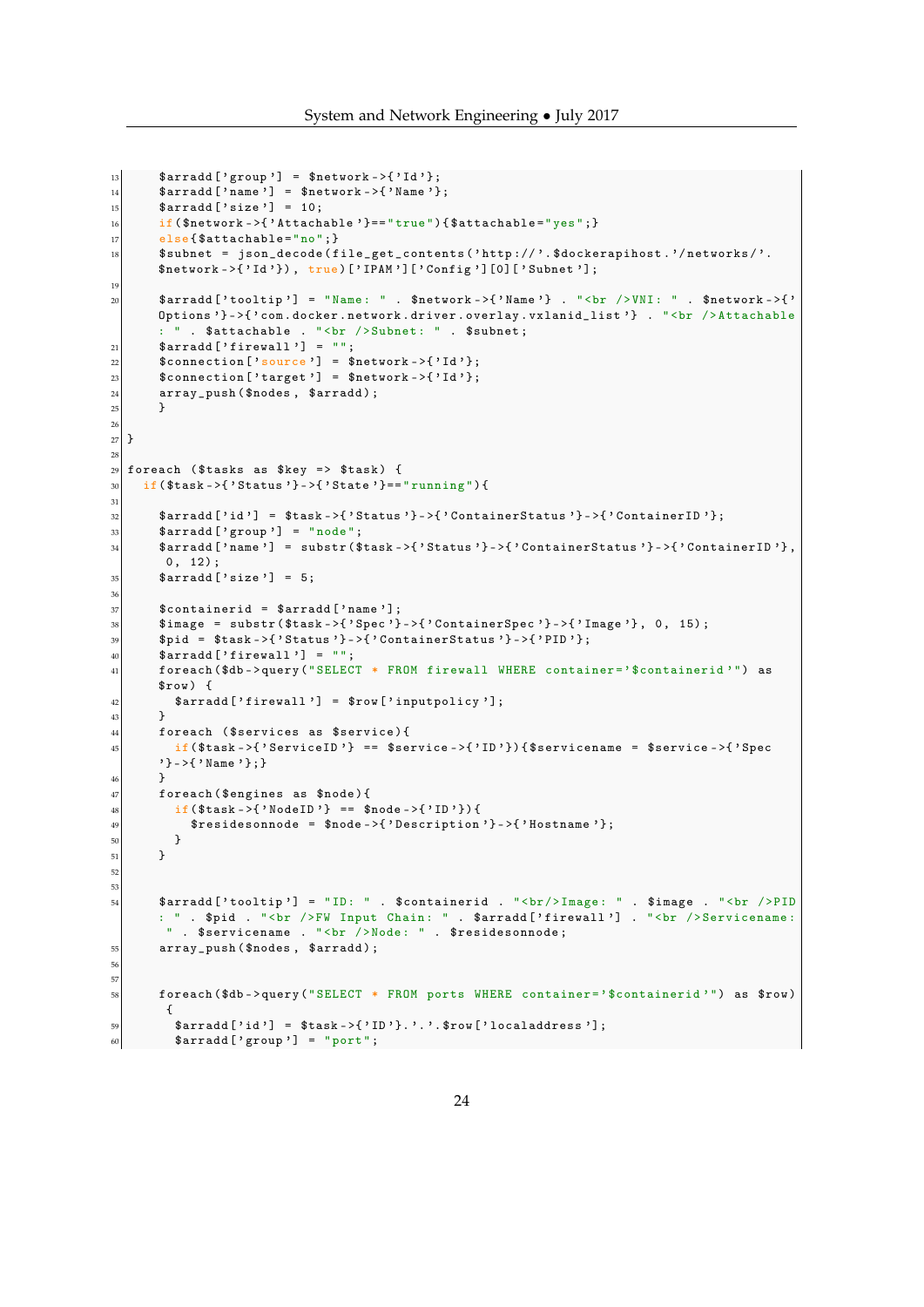```
61 $arradd ['name'] = $row ['localaddress'];
62 $arradd ['size'] = 3;
63 \sim $arradd ['tooltip'] = "Program: " . $row ['program'] . "<br />Protocol: " . $row
         ['protocol'] . "<br />Local address: " . $row ['localaddress'] . "<br />Foreign
         Address: " . $row ['foreignaddress'];
64
65 \bullet $connection ['source'] = $task ->{'Status'}->{'ContainerStatus'}->{'ContainerID
         '};
\begin{array}{lll} 66 & \text{\textsterling} 66 \\ 66 & \text{\textsterling} 66 \end{array} \begin{array}{lll} \text{\textsterling} 66 & \text{\textsterling} 66 \\ \text{\textsterling} 67 & \text{\textsterling} 67 \end{array} \begin{array}{lll} \text{\textsterling} 67 & \text{\textsterling} 67 \\ \text{\textsterling} 67 & \text{\textsterling} 67 \end{array} \begin{array}{lll} \text{\textsterling} 67 & \text{\textsterling} 67 \\ \text{\textsterling} 67 & \text{\textsterling} 67 \end{array}if(strpos ($row['localhost'], '127.0.0') === false){
68 array_push ($nodes, $arradd);
\begin{array}{c|c} \hline \text{69} & \text{array} \end{array} array_push ($connections, $connection);
70 }
71
72 }
73
74 foreach ($task->{'NetworksAttachments'} as $networkattachment => $network) {
75 $connection ['source'] = $task ->{'Status'}->{'ContainerStatus'}->{'ContainerID
         '};
\begin{array}{rcl} \text{76} & \text{st} \\ \text{776} & \text{st} \end{array}\overline{77} array_push ($connections, $connection);
78 }
79 }
80 }
81
|82| $output = array ();
| $output ['nodes'] = $nodes;
\mathbf{s}_4 $output ['links'] = $connections;
85 print json_encode ( $output , JSON_PRETTY_PRINT );
86 ?>
```

```
Listing 7: PHP script for generating the data used for the visualization with the graph showing overlay networks and
           listening ports
```

```
\langle? php
2 include_once 'config.php';
3 ?>
  4 <! DOCTYPE html >
  <math> meta charset = "utf -8">
  <style >
 7
  . links line {
   stroke: #000000;
10 stroke-opacity: 1;
11 \times12
13 . nodes circle {
14 stroke-width: 2.5px;
15}
_{16} . text {
17 font: 12px helvetica;
|18| color: rgba(0, 0, 0, 0.3);
19 pointer-events: none;
20 \times
```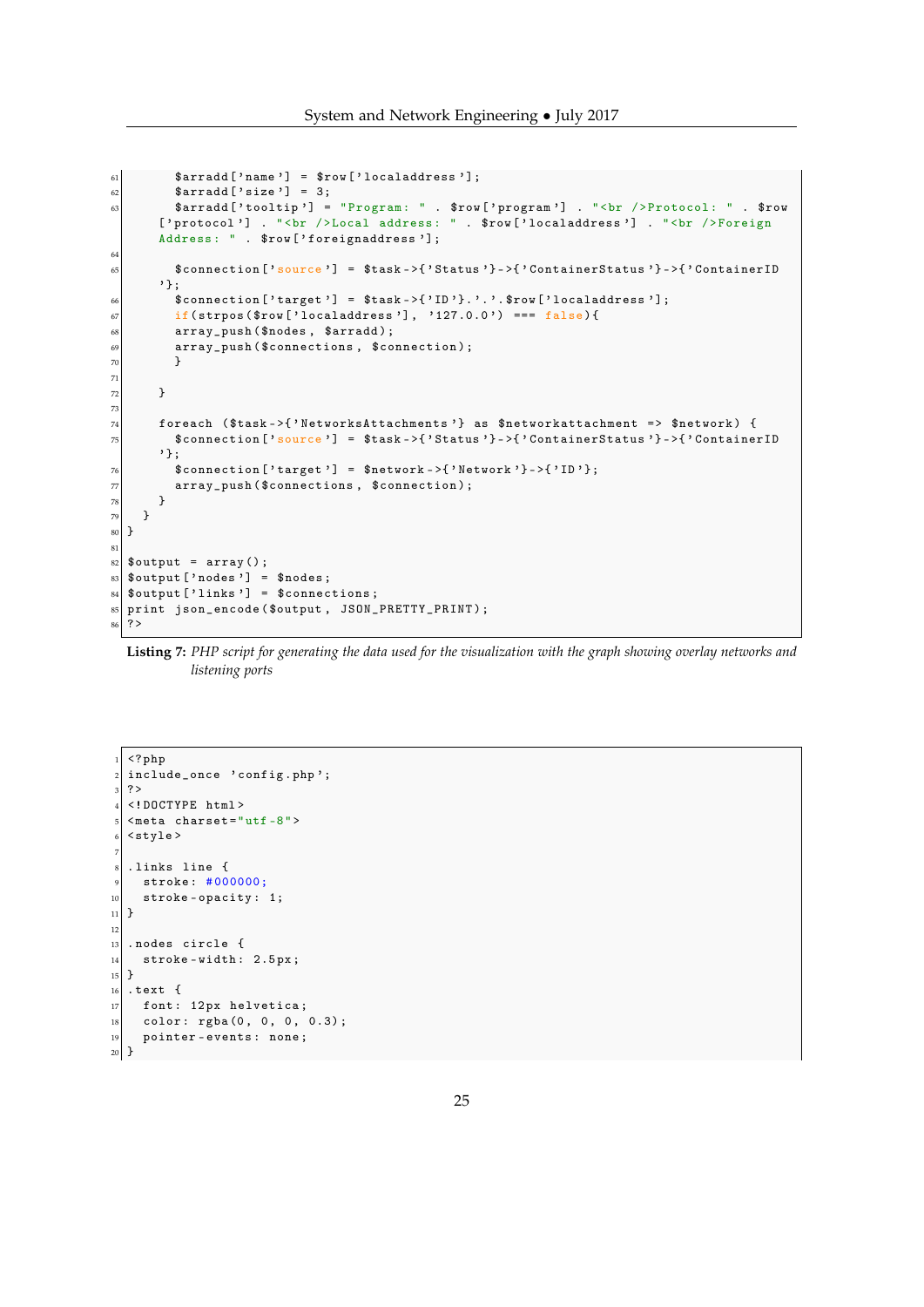```
21 div. tooltip {
22 position: absolute;
23 text-align: left;
_{24} width: 200px;
25 height: 150 px;
26 padding: 2px;27 font: 14px sans-serif;
28 background: #aaaaaa;
29 border: 0px;30 border-radius: 8px;
31 pointer-events: none;
32}
33
34 \mid \langle /stylestyle>
35 < s vidth="1400" height="1000"></svg>
36 < s script src="https://d3js.org/d3.v4.min.js"></script>
37 < s cript >
38
39 \vert \text{ var} \text{ svg} = d3.\text{select("svg"),}40 width = + svg. attr ("width"),
41 height = + s \nu g \cdot \text{attr("height");}42
_{43} var color = d3.scaleOrdinal (d3.schemeCategory20);
44
45 var simulation = d3.forceSimulation()
46 \vert . force ("link", d3. forceLink(). id(function(d) { return d. id; }). distance (100).
       strength (0.6) )
47 . force (" charge ", d3 . forceManyBody () . strength ( -100) )
48 . force ("center", d3.forceCenter (width / 2, height / 2));
49
50
51
52 d3. json ("portnetworkdata.php", function (error, graph) {
\begin{array}{c|c}\n 53 & \text{if (error) throw error;} \n \end{array}54
55 var link = svg. append ("g")
56 . attr (" class ", " links ")
57 . selectAll (" line ")
58 . data ( graph . links )
59 . enter () . append (" line ")
\begin{bmatrix} 60 \\ 0 \end{bmatrix} . attr ("stroke-width", 2);
61 var div = d3. select ("body"). append ("div")
\begin{bmatrix} 62 \\ 01 \end{bmatrix} . attr ("class", "tooltip")
63 . style ("opacity", 0);
64
65 var node = svg. append ("g")
66 .attr ("class", "nodes")
67 . selectAll ("circle")
68 . data (graph . nodes)
69 .enter ().append ("circle")
70 . attr ("r", function (d) { return d.size *2; })
71 . attr ("fill", function (d) { return color (d. group); })
z . attr ("stroke", function (d) { if(d.firewall == 'ACCEPT') { return '#FF0000'; } else
       if(d. firewall === 'DROP '){return '#00FF00';} else {return '#000000';}})
73 . call (d3. drag ()
74 . on ("start", dragstarted)
75 . on (" drag ", dragged )
```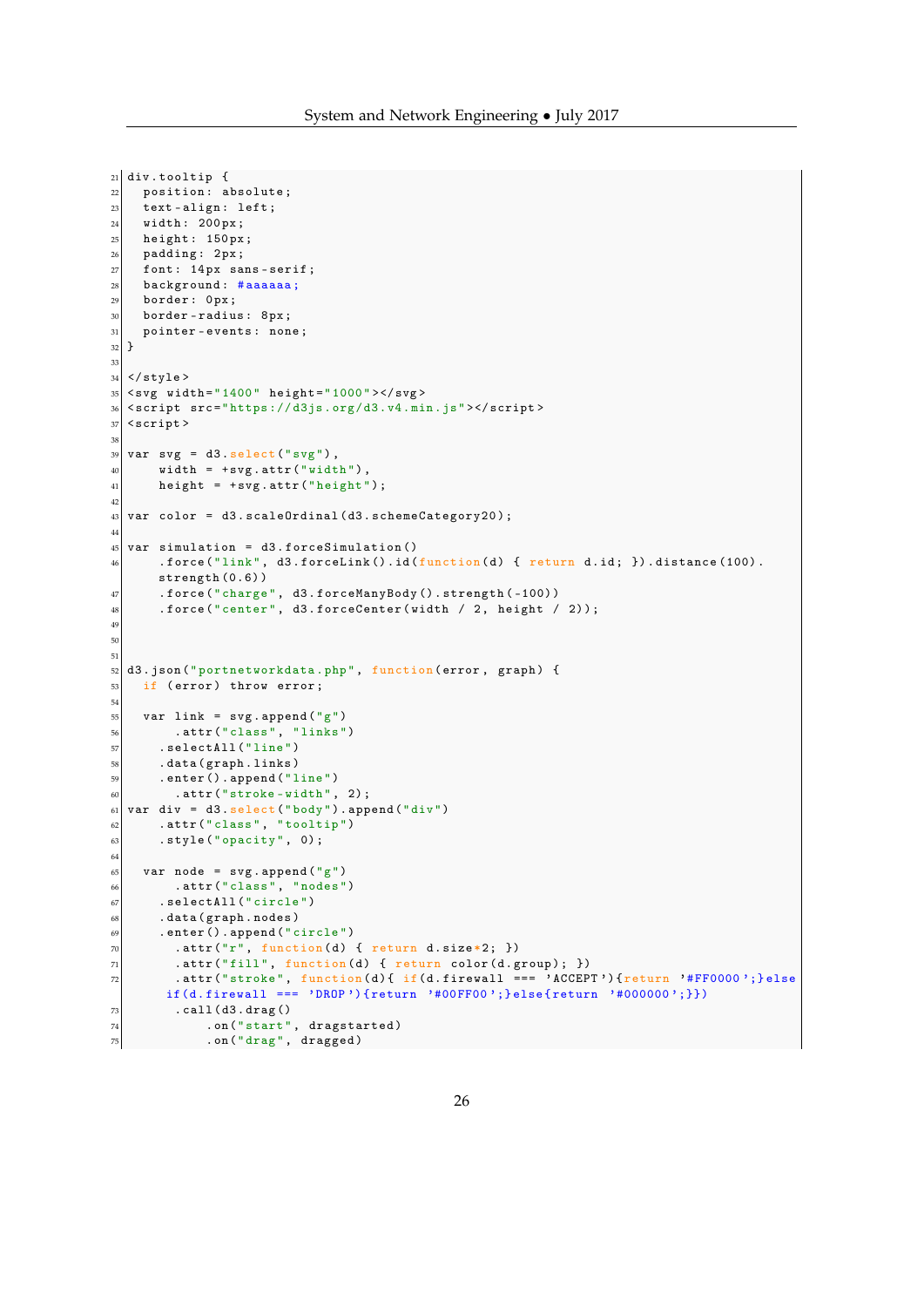```
<sup>76</sup> . on ("end", dragended))<br>
77 . on ("mouseover", functi
               .on ("mouseover", function (d) {
78 div. transition ()
79 . duration (200)
80 . style (" opacity", .9);<br>
81 . style (" opacity", .9);<br>
div .html (d. tooltip)
                 div .html (d. tooltip)
 \begin{array}{ccc} \texttt{key} & \texttt{key} \end{array} . style ("left", (d3.event.pageX) + "px")
 83 . style ("top", (d3.event.pageY - 28) + "px");
\begin{array}{c|c}\n 84 & & \text{ } \\
 \hline\n 85 & & \text{. on } (\text{ }^{\mathsf{H}}\text{m})\n\end{array}85 . on ("mouseout", function (d) {<br>86 div.transition ()
                 div.transition ()
\begin{array}{c|c}\n 87 & . \end{array} . duration (500)
\begin{array}{c} 88 \\ 89 \end{array} . style ("opacity", 0);
            ) ;
90
91 var text = svg. append ("g")
|92| .attr ("class", "text")
93 . selectAll ("text")
94 . data (graph . nodes)
95 .enter ().append ("text")
96 .text (function (d) { return d.name; })
97 . call (d3.drag ()
 98 .on ("start", dragstarted)
 99 .on ("drag", dragged)
_{100}| .on ("end", dragended));
101
102
103
104 simulation
105 . nodes (graph . nodes)
\begin{array}{c|c} \hline 106 \end{array} . on ("tick", ticked);
107
108 simulation . force ("link")
109 . links (graph . links);
110
111 function ticked () {
112 link
113 . attr ("x1", function (d) { return d. source.x; })
114 . attr ("y1", function (d) { return d. source.y; })
_{115} .attr ("x2", function (d) { return d.target.x; })
116 . attr ("y2", function (d) { return d.target.y; });
117
118 node
119 . attr ("cx", function (d) { return d.x; })
120 . attr ("cy", function (d) { return d.y; });
121 text
122 . attr ("x", function (d) { return d.x; })
123 . attr ("y", function (d) { return d.y; });
124 }
125 });
126
_{127} function dragstarted (d) {
128 if (|d3.\text{event}.\text{active}) simulation.alphaTarget(0.1). restart();
129 d. fx = d. x;
130 d.fy = d.y;
131 \ \}132
```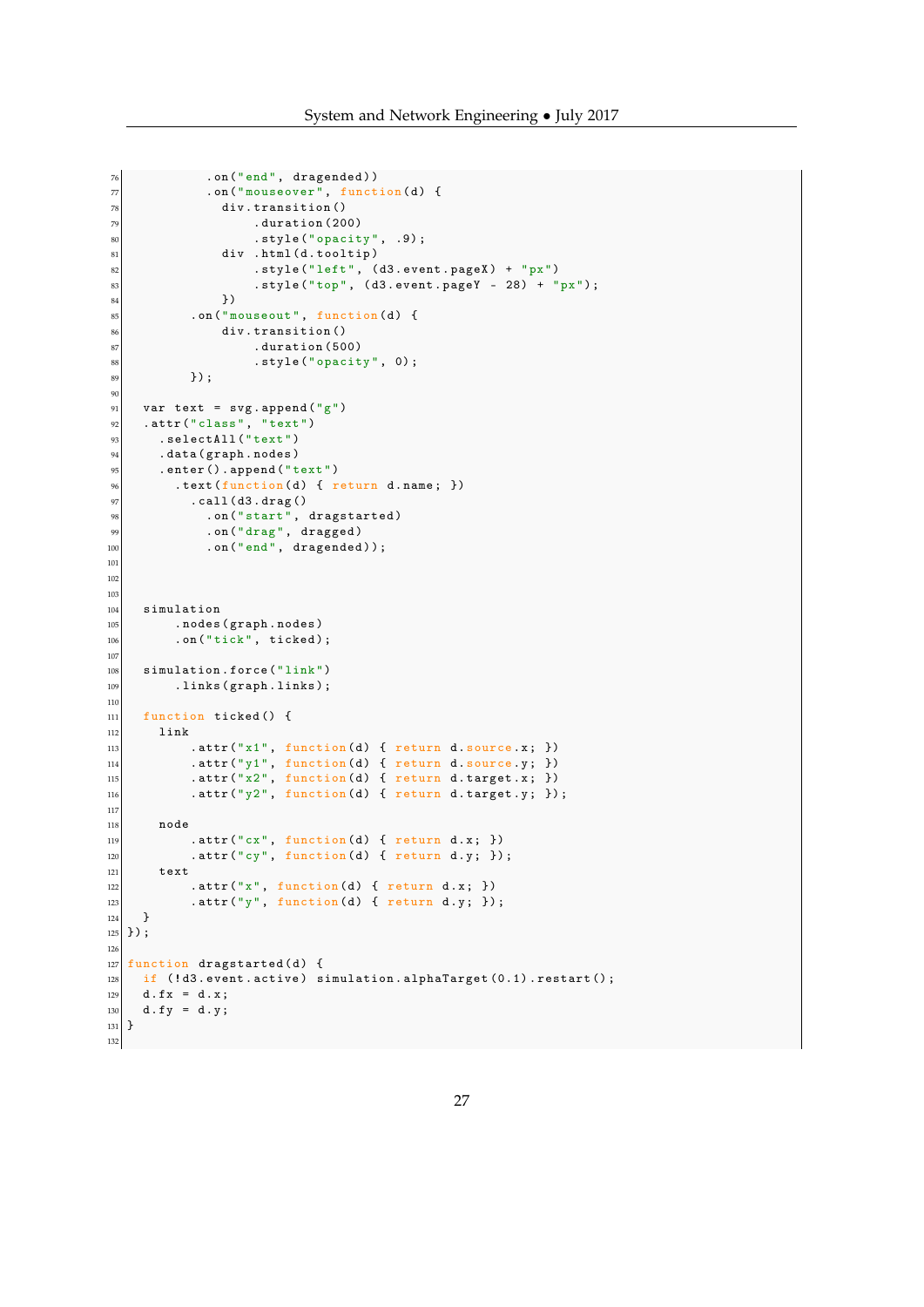```
133 function dragged (d) {
134 d. fx = d3. event.x;
135 d. fy = d3. event. y;
136}
137
_{138} function dragended (d) {
\frac{139}{139} if (!d3.event.active) simulation.alphaTarget (0);
_{140} d. fx = null;
|141| d. fy = null;
142 }
143
144
145 \mid \langle / \text{script} \rangle
```

```
Listing 8: Script for generating the visualization shown in figure 4. The script used the data generated with the script
           in listing 6
```

```
\langle ? \, \text{php}2 $tasks = json_decode ( file_get_contents (' http ://145.100.110.50:4243/ tasks ') , true );
  $networks = json\_decode (file\_get\_contents('http://145.100.110.50:4243/networks'),true);
  $output = array();
 5
  foreach ($networks as $overlay){
     if($overlay ['Driver'] == ' overlay') {
     $arrentry ['name'] = $overlay ['Id'] . '.' . $overlay ['Name'];
     $array['size'] = 4000;10 \left| \quad \text{Sarrow} \right| ' imports'] = '';
11 array_push ($output, $arrentry);
12 }
_{13} }
14
15 foreach ($tasks as $taskdata) {
16 if (\text{staskdata}['Status']['State'] == "running") {
17
\begin{bmatrix} 18 \\ 18 \end{bmatrix} $arrentry ['name'] = $taskdata ['ID'];
\overline{\text{sqrt}} $arrentry ['size'] = 1000;
20 \vert $attachments = array ();
21 foreach ($taskdata ['NetworksAttachments'] as $network) {
22 foreach ($networks as $overlay){
23 if (\text{seval}[\text{val}] = \text{seval}[\text{val}] = \text{seval}[\text{val}]24 \overline{\text{3}} $attachment = $network ['Network'] ['ID'] . '.' . $overlay ['Name'];
\begin{array}{c|c} 25 & \text{array\_push (\$attachments , \$attachment );} \end{array}26 }
27 }
28 }
\mathbb{R}^2 \left\{\text{array}\right\} \left\{\text{array}\right\} \left\{\text{subintports}\right\} \mathbb{R} \left\{\text{subintports}\right\} \left\{\text{subintports}\right\}30 array_push ($output, $arrentry);
31
32 }}
33
34 print json_encode (array_values ($output), JSON_PRETTY_PRINT);
35 \mid ?>
```